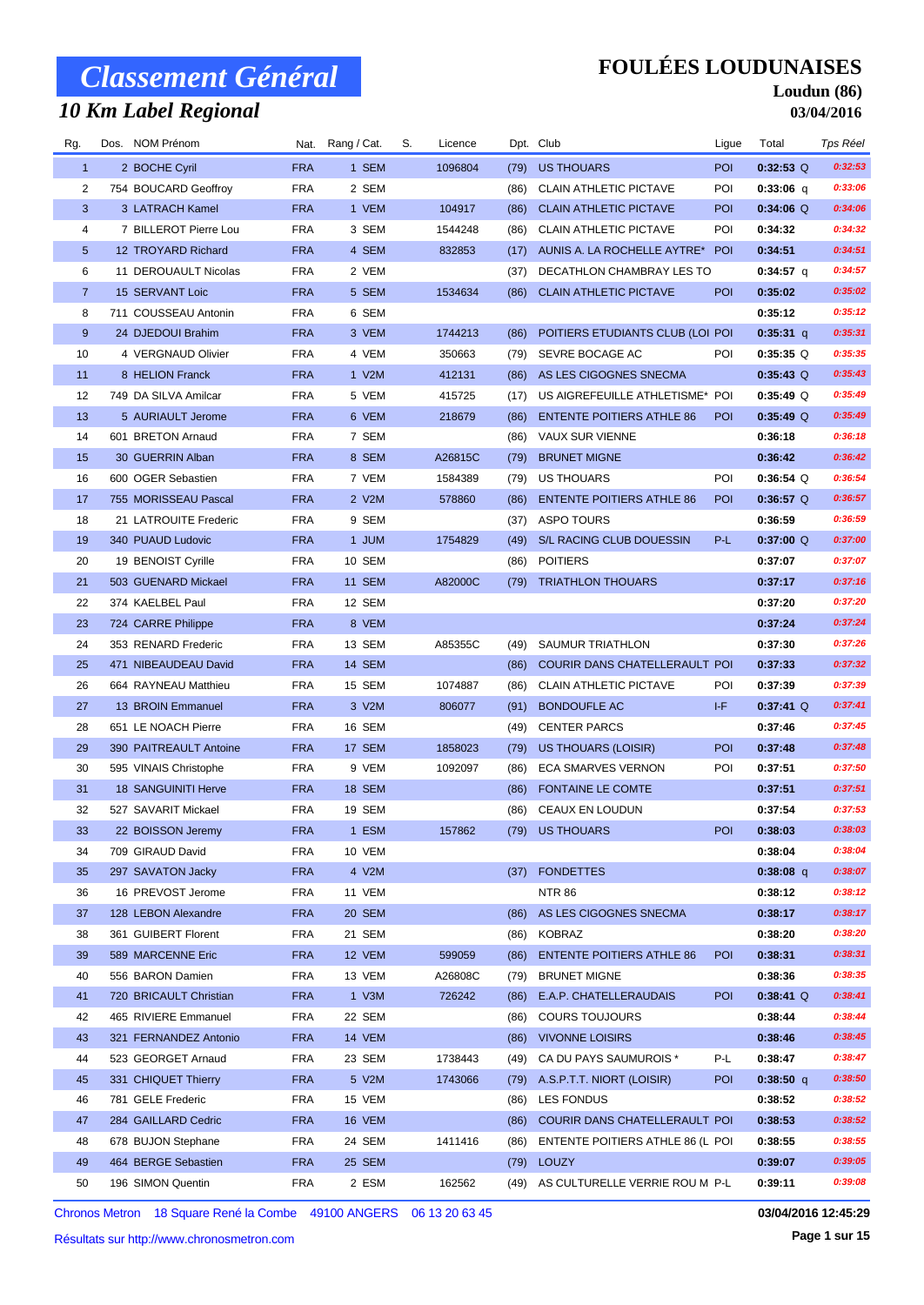## *10 Km Label Regional*

### **FOULÉES LOUDUNAISES**

#### **Loudun (86) 03/04/2016**

| Rg. | Dos. NOM Prénom          |            | Nat. Rang / Cat. | S. | Licence            |      | Dpt. Club                             | Ligue      | Total       | Tps Réel |
|-----|--------------------------|------------|------------------|----|--------------------|------|---------------------------------------|------------|-------------|----------|
| 51  | 39 FOUGERE Olivier       | <b>FRA</b> | 17 VEM           |    | 1060387            | (86) | <b>ENTENTE POITIERS ATHLE 86</b>      | <b>POI</b> | 0:39:15     | 0:39:14  |
| 52  | 394 LEBLANC Dany         | <b>FRA</b> | 6 V2M            |    |                    | (86) | COURIR DANS CHATELLERAULT POI         |            | $0:39:23$ q | 0:39:23  |
| 53  | 156 TOURET Vassili       | <b>FRA</b> | 26 SEM           |    |                    |      | <b>KOBRAZ</b>                         |            | 0:39:24     | 0:39:23  |
| 54  | 628 MOYSE Laurent        | <b>FRA</b> | 18 VEM           |    | 0250490MV1FRA      |      | <b>TRIATHLON THOUARS</b>              |            | 0:39:32     | 0:39:32  |
| 55  | 409 SIBILEAU Morgan      | <b>FRA</b> | 27 SEM           |    | A71437C            | (79) | <b>BRUNET MIGNE</b>                   |            | 0:39:37     | 0:39:35  |
| 56  | 302 BOUGE Sebastien      | <b>FRA</b> | 19 VEM           |    | 1178205            | (79) | SEVRE BOCAGE AC                       | POI        | 0:39:43     | 0:39:42  |
| 57  | 217 GABILLE Vincent      | <b>FRA</b> | 2 JUM            |    | 1127469            | (49) | AS CULTURELLE VERRIE ROU M P-L        |            | 0:39:46     | 0:39:46  |
| 58  | 255 POUSSARD Gael        | <b>FRA</b> | 20 VEM           |    |                    | (37) | <b>COUZIERS</b>                       |            | 0:39:47     | 0:39:47  |
| 59  | 641 ELBAHRAOUI Mohamed   | <b>FRA</b> | 21 VEM           |    |                    | (86) | <b>CENTER PARCS</b>                   |            | 0:39:48     | 0:39:43  |
| 60  | 422 LEGEARD Dominique    | <b>FRA</b> | 22 VEM           |    |                    |      | LP MARC GODRIE                        |            | 0:39:49     | 0:39:49  |
| 61  | 352 RONTARD Aurelien     | <b>FRA</b> | 28 SEM           |    | A84714C            | (29) | <b>NOTAIRES</b>                       |            | 0:39:50     | 0:39:49  |
| 62  | 72 LANDAIS Johnny        | <b>FRA</b> | 29 SEM           |    | 1774341            | (01) | <b>CA AJACCIO</b>                     | <b>COR</b> | 0:39:52     | 0:39:46  |
| 63  | 14 MARIETTI Eric         | <b>FRA</b> | 23 VEM           |    | 247152             | (49) | S/L MONTREUIL BELLAY                  | $P-L$      | 0:39:52     | 0:39:52  |
| 64  | 166 CIRETTE Benjamin     | <b>FRA</b> | 30 SEM           |    | 0250490MS2FRA      |      | <b>BRUNET MIGNE</b>                   |            | 0:39:52     | 0:39:41  |
| 65  | 477 CAILLEAU Bertrand    | <b>FRA</b> | 24 VEM           |    | 1491167            | (79) | <b>US THOUARS (LOISIR)</b>            | POI        | 0:39:54     | 0:39:32  |
| 66  | 40 PITOR Jeremy          | <b>FRA</b> | 31 SEM           |    |                    | (79) | <b>STE NEOMAYE</b>                    |            | 0:39:55     | 0:39:54  |
| 67  | 431 BICHON Sylvain       | <b>FRA</b> | 32 SEM           |    | A71217             | (79) | <b>BRUNET MIGNE</b>                   |            | 0:40:00     | 0:39:59  |
| 68  | 714 GAUTHIER Yohann      | <b>FRA</b> | 33 SEM           |    |                    | (86) | CHABOURNAY FOOTBALL CLUB              |            | 0:40:13     | 0:40:09  |
| 69  | 413 MAHAUDEAU Gregory    | <b>FRA</b> | 34 SEM           |    |                    | (86) | <b>POITIERS</b>                       |            | 0:40:22     | 0:40:22  |
| 70  | 662 OCCOLIER Antoine     | FRA        | 7 V2M            |    |                    | (86) | COURIR DANS CHATELLERAULT POI         |            | 0:40:28     | 0:40:27  |
| 71  | 701 ABAKER Bahar         | <b>FRA</b> | 3 ESM            |    |                    |      |                                       |            | 0:40:32     | 0:40:21  |
| 72  | 42 DESCAMPS David        | <b>FRA</b> | 25 VEM           |    | 1374385            | (92) | <b>ES NANTERRE</b>                    | I-F        | 0:40:32     | 0:40:30  |
| 73  | 323 LAPERRIERE Didier    | <b>FRA</b> | 26 VEM           |    | 0250490MV2FRA (86) |      | <b>BRUNET MIGNE</b>                   |            | 0:40:33     | 0:40:33  |
| 74  | 172 NADEAU Pierrick      | <b>FRA</b> | 27 VEM           |    |                    |      | <b>COURS TOUJOURS</b>                 |            | 0:40:40     | 0:40:38  |
| 75  | 372 FISSON Damien        | <b>FRA</b> | 35 SEM           |    | A32395C            |      | <b>SAUMUR TRIATHLON</b>               |            | 0:40:40     | 0:40:35  |
| 76  | 129 COUTANCEAU Nicolas   | <b>FRA</b> | 36 SEM           |    |                    | (86) | AS LES CIGOGNES SNECMA                |            | 0:40:41     | 0:40:38  |
| 77  | 752 POUZIN Regis         | <b>FRA</b> | 28 VEM           |    | 1726189            | (86) | <b>AC INGRANDES</b>                   | <b>POI</b> | 0:40:41     | 0:40:41  |
| 78  | 423 CHAMPION Francois    | <b>FRA</b> | 29 VEM           |    |                    |      | <b>COURS TOUJOURS</b>                 |            | 0:40:44     | 0:40:44  |
| 79  | 455 BITAUDEAU Vincent    | <b>FRA</b> | 30 VEM           |    |                    | (79) | <b>JOG GATINE</b>                     |            | 0:40:50     | 0:40:42  |
| 80  | 674 CHOREL Jerome        | <b>FRA</b> | 31 VEM           |    | 123454             | (49) | S/L SL ENA ATHLETISME TIERCE P-L      |            | 0:40:52     | 0:40:47  |
| 81  | 516 CIVRAIS Maxime       | <b>FRA</b> | 37 SEM           |    | A52484C            | (79) | <b>BRUNET MIGNE</b>                   |            | 0:41:03     | 0:41:01  |
| 82  | 357 BAZANTE Sebastien    | <b>FRA</b> | 38 SEM           |    |                    | (86) | <b>COURS TOUJOURS</b>                 |            | 0:41:05     | 0:41:00  |
| 83  | 378 DUMOULIN Guillaume   | <b>FRA</b> | 39 SEM           |    | 1763138            |      | (79) US THOUARS (LOISIR)              | <b>POI</b> | 0:41:10     | 0:41:08  |
| 84  | 784 ANDRUKOWICZ Pawel    | <b>FRA</b> | 40 SEM           |    | A65208C            |      | (79) UCVO TRI AIRVAULT                |            | 0:41:12     | 0:41:09  |
| 85  | 218 MOREAU Guillaume     | <b>FRA</b> | 41 SEM           |    |                    | (86) | <b>VENDEUVRE DU POITOU</b>            |            | 0:41:13     | 0:41:12  |
| 86  | 779 PINEAU Denis         | <b>FRA</b> | 8 V2M            |    | 1571335            | (86) | ENTENTE POITIERS ATHLE 86 (L POI      |            | 0:41:14     | 0:41:14  |
| 87  | 433 GUERY Maxime         | <b>FRA</b> | 42 SEM           |    |                    | (86) | <b>POITIERS</b>                       |            | 0:41:14     | 0:41:13  |
| 88  | 215 JOUAULT Baptiste     | <b>FRA</b> | 43 SEM           |    | 1724089            | (28) | AC CLOYES LOUDUN INTERIM              | <b>CEN</b> | 0:41:15     | 0:41:09  |
| 89  | 23 GREFFULHE Alexandra   | <b>FRA</b> | 1 VEF F          |    | 482129             | (49) | S/L MONTREUIL BELLAY (LOISIR) P-L     |            | $0:41:16$ q | 0:41:12  |
| 90  | 741 DARDENTE Olivier     | <b>FRA</b> | 32 VEM           |    |                    | (37) | <b>ASCORI</b>                         |            | 0:41:18     | 0:41:02  |
| 91  | 20 PETRUS Morgane        | <b>FRA</b> | 2 VEF            | F. | 299296             | (37) | S/L US ST-PIERRE-DES-CORPS            | <b>CEN</b> | $0:41:19$ Q | 0:41:19  |
| 92  | 90 GARRIC Bastien        | <b>FRA</b> | 44 SEM           |    |                    |      | SAUMUR TRIATHLON                      |            | 0:41:20     | 0:41:18  |
| 93  | 647 LAUNAY Jacky         | <b>FRA</b> | 9 V2M            |    |                    |      | (86) CENTER PARCS                     |            | 0:41:27     | 0:41:17  |
| 94  | 645 MERLET Benedicte     | <b>FRA</b> | 1 V2F            | F  |                    |      | <b>CENTER PARCS</b>                   |            | $0:41:29$ q | 0:40:45  |
| 95  | 180 JARRY Edouard        | <b>FRA</b> | 45 SEM           |    | 353392             | (86) | <b>LOUDUN INTERIM</b>                 |            | 0:41:35     | 0:41:29  |
| 96  | 151 DEHRI Ludovic        | <b>FRA</b> | 46 SEM           |    |                    |      | (75) PARIS                            |            | 0:41:51     | 0:41:06  |
| 97  | 150 GIRARD Emmanuel      | <b>FRA</b> | 33 VEM           |    | 194667             |      | (49) CLUB SPORTIF ALLONNAIS (LOIS P-L |            | 0:41:57     | 0:41:49  |
| 98  | 696 ABDULR AHMAN Mohamed | <b>FRA</b> | 47 SEM           |    |                    |      |                                       |            | 0:41:57     | 0:41:45  |
| 99  | 697 SANOUSSI Abdallah    | <b>FRA</b> | 48 SEM           |    |                    |      |                                       |            | 0:41:57     | 0:41:45  |
| 100 | 649 TARTARE Louis        | <b>FRA</b> | 49 SEM           |    |                    | (86) | <b>CENTER PARCS</b>                   |            | 0:41:58     | 0:41:47  |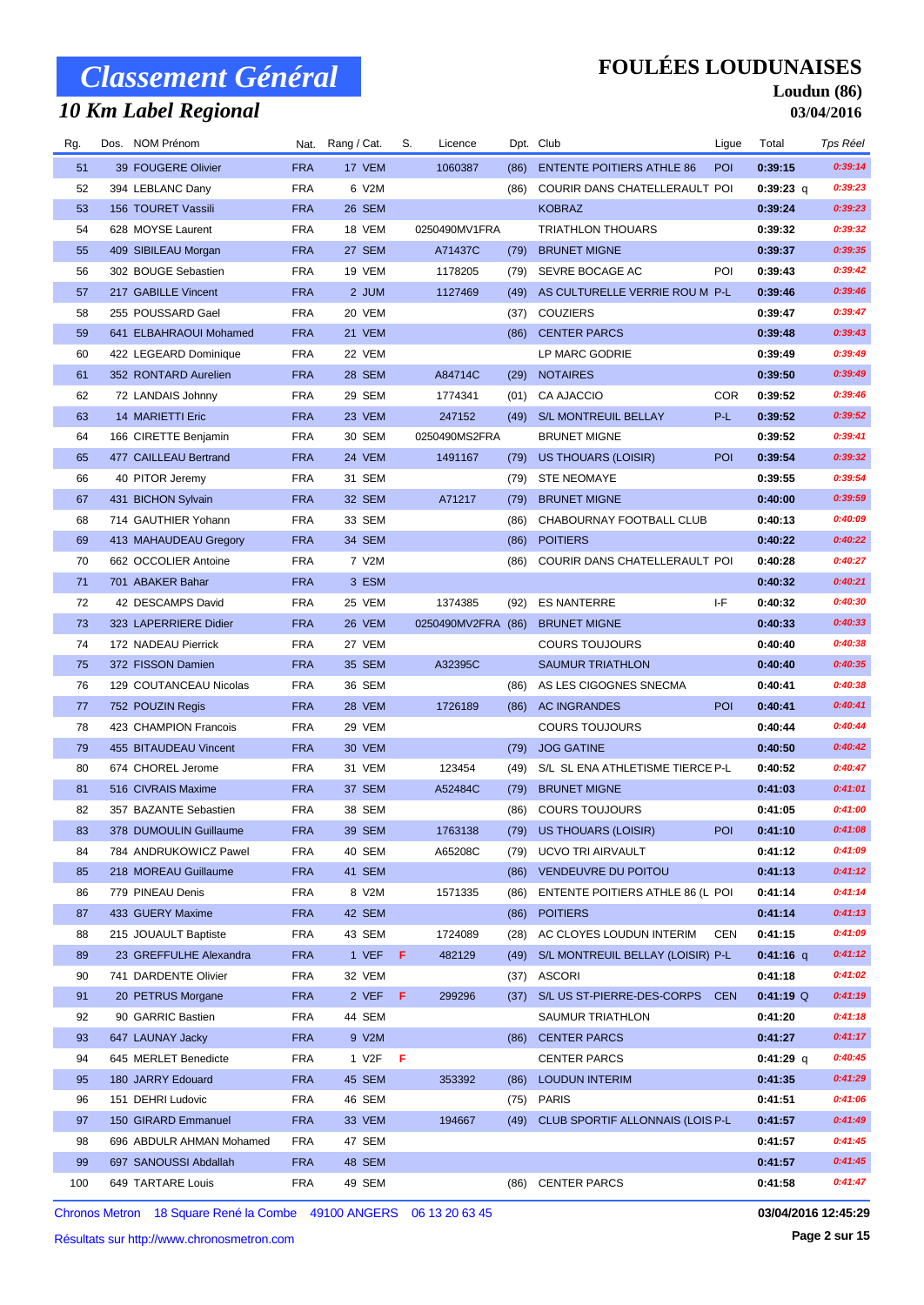## *10 Km Label Regional*

### **FOULÉES LOUDUNAISES**

#### **Loudun (86) 03/04/2016**

| Rg. | Dos. NOM Prénom                     |            | Nat. Rang / Cat. | S.  | Licence       |      | Dpt. Club                        | Ligue      | Total       | Tps Réel |
|-----|-------------------------------------|------------|------------------|-----|---------------|------|----------------------------------|------------|-------------|----------|
| 101 | 345 PRUDENT Hugo                    | <b>FRA</b> | <b>50 SEM</b>    |     |               | (86) | <b>BRUNET MIGNE</b>              |            | 0:41:58     | 0:41:48  |
| 102 | 200 GERVAIS Franck                  | <b>FRA</b> | 34 VEM           |     | A44469C       |      | (37) VERON TRIATHLON             |            | 0:42:01     | 0:41:59  |
| 103 | 670 BOURREAU Alexandre              | <b>FRA</b> | 51 SEM           |     |               |      |                                  |            | 0:42:02     | 0:41:48  |
| 104 | 478 MORIN Jean Christophe           | <b>FRA</b> | 35 VEM           |     |               | (86) | <b>CHABOURNAY</b>                |            | 0:42:09     | 0:42:07  |
| 105 | 596 ETIENNE Marie                   | <b>FRA</b> | 3 VEF            | - F |               | (86) | <b>NTR 86</b>                    |            | $0:42:14$ q | 0:42:14  |
| 106 | 590 JEREMY Frederique               | <b>FRA</b> | 4 VEF            | - F | 1681564       | (86) | COURIR DANS CHATELLERAULT POI    |            | $0:42:16$ Q | 0:42:16  |
| 107 | 663 BROUARD Xavier                  | <b>FRA</b> | 36 VEM           |     |               | (86) | COURIR DANS CHATELLERAULT POI    |            | 0:42:23     | 0:42:21  |
| 108 | 468 RABY Vincent                    | <b>FRA</b> | 52 SEM           |     |               | (37) | <b>BRIZAY</b>                    |            | 0:42:29     | 0:42:18  |
| 109 | 339 LE GOURRIEREC Mickael           | <b>FRA</b> | 53 SEM           |     | 1446316       | (79) | US THOUARS                       | POI        | 0:42:32     | 0:42:32  |
| 110 | 92 SYRYN Jean Laurent               | <b>FRA</b> | 54 SEM           |     |               | (37) | <b>BEAUMONT EN VERON</b>         |            | 0:42:32     | 0:42:29  |
| 111 | 698 IMAL Abraham                    | <b>FRA</b> | 4 ESM            |     |               |      |                                  |            | 0:42:33     | 0:42:22  |
| 112 | 482 CHIRON Christophe               | <b>FRA</b> | 37 VEM           |     | 0250490MV2FRA |      | <b>BRUNET MIGNE</b>              |            | 0:42:38     | 0:42:38  |
| 113 | 303 DANEY William                   | <b>FRA</b> | 55 SEM           |     | 1719217       | (79) | CA PARTHENAY BRUNET MIGNE POI    |            | 0:42:39     | 0:42:24  |
| 114 | 373 LE GARREC Julien                | <b>FRA</b> | 56 SEM           |     | A51185C       |      | <b>MARIE TEAM</b>                |            | 0:42:42     | 0:42:40  |
| 115 | 267 SENEZAK Jerome                  | <b>FRA</b> | 38 VEM           |     | 1855345       | (49) | AS CULTURELLE VERRIE ROU M P-L   |            | 0:42:47     | 0:42:47  |
| 116 | 535 LIAIGRE Christophe              | <b>FRA</b> | 39 VEM           |     |               | (79) | <b>IRAIS</b>                     |            | 0:42:53     | 0:42:48  |
| 117 | 362 MONNEAU Antoine                 | <b>FRA</b> | 2 V3M            |     | 373921        | (37) | JOUE RUNNING 37                  | <b>CEN</b> | $0:42:54$ Q | 0:42:53  |
| 118 | 515 TAKHEDMIT Jeremy                | <b>FRA</b> | 57 SEM           |     |               | (86) | <b>VOUNEUIL SOUS BIARD</b>       |            | 0:42:56     | 0:42:41  |
| 119 | 570 TAKHEDMIT Lee                   | <b>FRA</b> | <b>58 SEM</b>    |     | A79718C       |      | STADE POITEVIN DE TRIATHLON      |            | 0:42:58     | 0:42:43  |
| 120 | 751 AMIAUD Ludovic                  | <b>FRA</b> | 59 SEM           |     |               | (37) | MONTLOUIS SUR LOIRE              |            | 0:43:05     | 0:42:51  |
| 121 | 214 BEAUSSE Franck                  | <b>FRA</b> | 40 VEM           |     |               |      | <b>US MIGNE AUXANCES</b>         |            | 0:43:08     | 0:43:01  |
| 122 | 199 RAIMBAULT Herve                 | <b>FRA</b> | 41 VEM           |     | 1828035       | (86) | <b>ENTENTE POITIERS ATHLE 86</b> | POI        | 0:43:09     | 0:43:02  |
| 123 | 346 SANTOS Fernando                 | <b>FRA</b> | 10 V2M           |     |               |      | (79) CHICHE                      |            | 0:43:14     | 0:43:14  |
| 124 | 141 GERONA Jeremy                   | <b>FRA</b> | 60 SEM           |     |               |      |                                  |            | 0:43:15     | 0:43:12  |
| 125 | 276 FOUGERAY Xavier                 | <b>FRA</b> | 61 SEM           |     |               | (37) | SAINT GERMAIN SUR VIENNE         |            | 0:43:17     | 0:43:15  |
| 126 | 401 LENFANT Benjamin                | <b>FRA</b> | 62 SEM           |     |               | (86) | US MIGNE AUXANCES                |            | 0:43:20     | 0:43:20  |
| 127 | 326 CHERRIAU Nicolas                | <b>FRA</b> | 11 V2M           |     |               |      |                                  |            | 0:43:26     | 0:43:15  |
| 128 | 802 DEBENEST Ludovic                | <b>FRA</b> | 63 SEM           |     |               | (86) | <b>CLAIN ATHLETIC PICTAVE</b>    | POI        | 0:43:31     | 0:43:18  |
| 129 | 603 LORTOLARY Pascal                | <b>FRA</b> | 12 V2M           |     |               | (86) | <b>BIPEDES DE ST CYR</b>         |            | 0:43:33     | 0:43:20  |
| 130 | 258 PREVOST Bruno                   | <b>FRA</b> | 42 VEM           |     |               | (86) | <b>BRUNET MIGNE</b>              |            | 0:43:37     | 0:43:27  |
| 131 | 725 BENITO GARCIA Louis Francoi FRA |            | 3 JUM            |     | 1207197       | (86) | E.A.P. CHATELLERAUDAIS           | <b>POI</b> | 0:43:40     | 0:43:18  |
| 132 | 250 DITTIERE Quentin                | <b>FRA</b> | 64 SEM           |     |               |      | (49) SAUMUR                      |            | 0:43:42     | 0:43:29  |
| 133 | 443 BOUNOUA Jordan                  | <b>FRA</b> | 4 JUM            |     |               |      | (86) POMPIERS                    |            | 0:43:47     | 0:43:40  |
| 134 | 279 GROS Christophe                 | <b>FRA</b> | 43 VEM           |     |               | (86) | LA GRIMAUDIERE                   |            | 0:43:47     | 0:43:30  |
| 135 | 581 BARRE Guillaume                 | <b>FRA</b> | 65 SEM           |     |               |      | (79) SAINTE VERGE                |            | 0:43:49     | 0:43:42  |
| 136 | 80 BERTAUD Alexandre                | <b>FRA</b> | 3 V3M            |     |               |      | LA TRANCHE SUR MER               |            | $0:43:50$ q | 0:43:40  |
| 137 | 386 SERGENT Alexandre               | <b>FRA</b> | 66 SEM           |     |               |      | <b>ANTIBES</b>                   |            | 0:43:51     | 0:43:43  |
| 138 | 626 DESSABLES Michael               | <b>FRA</b> | 67 SEM           |     |               | (86) | <b>SAMMARCOLLES</b>              |            | 0:43:53     | 0:43:42  |
| 139 | 496 POIGNAND Gerard                 | <b>FRA</b> | 13 V2M           |     | 488998        | (86) | AC INGRANDES (LOISIR)            | <b>POI</b> | 0:43:56     | 0:43:53  |
| 140 | 614 VITET Jonathan                  | <b>FRA</b> | 68 SEM           |     | 1708552       | (86) | STADE POITEVIN DE TRIATHLON      |            | 0:43:57     | 0:43:57  |
| 141 | 771 GAUDIN Melanie                  | <b>FRA</b> | 1 SEF            | Æ   | 145426        | (86) | <b>ENTENTE POITIERS ATHLE 86</b> | <b>POI</b> | 0:44:07     | 0:44:07  |
| 142 | 661 GUERINEAU Jean Francois         | FRA        | 44 VEM           |     |               | (79) | <b>JOG GATINE</b>                |            | 0:44:08     | 0:43:50  |
| 143 | 211 DUPUIS Damien                   | <b>FRA</b> | 69 SEM           |     |               | (86) | <b>POMPIERS</b>                  |            | 0:44:10     | 0:43:41  |
| 144 | 463 FORTHIN Gautier                 | <b>FRA</b> | 70 SEM           |     |               | (79) | TAIZE                            |            | 0:44:11     | 0:44:07  |
| 145 | 439 DAVID GUERIN Celestin           | <b>FRA</b> | 5 JUM            |     |               | (86) | <b>POMPIERS</b>                  |            | 0:44:12     | 0:44:12  |
| 146 | 354 BRISSET Pascal                  | <b>FRA</b> | 45 VEM           |     |               | (86) | <b>COURS TOUJOURS</b>            |            | 0:44:13     | 0:44:08  |
| 147 | 268 LAURIOUX Fabrice                | <b>FRA</b> | 46 VEM           |     |               | (86) | <b>COURS TOUJOURS</b>            |            | 0:44:14     | 0:44:12  |
| 148 | 57 BOUATROUS Ludovic                | <b>FRA</b> | 71 SEM           |     |               | (53) | <b>EVRON</b>                     |            | 0:44:16     | 0:44:10  |
| 149 | 495 CHIRON Daniel                   | <b>FRA</b> | 14 V2M           |     |               | (86) | <b>COCA COLA ENTREPRISE</b>      |            | 0:44:21     | 0:44:21  |
| 150 | 753 CORDEAU Hugues                  | FRA        | 15 V2M           |     | T195064       |      | PASS RUNNING                     |            | 0:44:26     | 0:44:18  |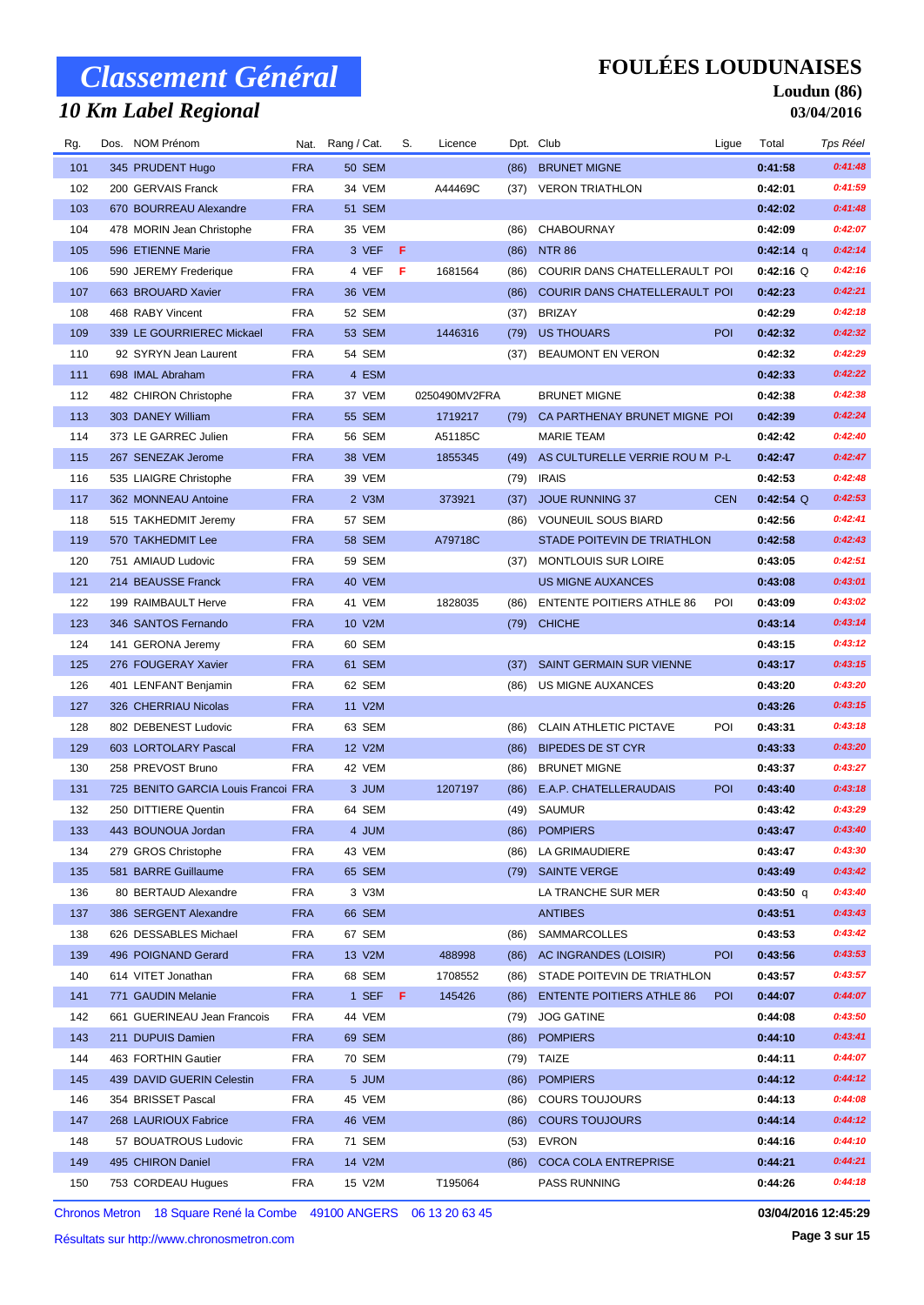## *10 Km Label Regional*

### **FOULÉES LOUDUNAISES**

#### **Loudun (86) 03/04/2016**

| Rg. | Dos. NOM Prénom                  |            | Nat. Rang / Cat.   | S.  | Licence |      | Dpt. Club                      | Ligue      | Total       | Tps Réel |
|-----|----------------------------------|------------|--------------------|-----|---------|------|--------------------------------|------------|-------------|----------|
| 151 | 311 VINCENT Gerard               | <b>FRA</b> | 4 V3M              |     |         | (86) | LES GAMBADEURS DE GIVRAY       |            | $0:44:26$ q | 0:44:24  |
| 152 | 616 TOUBAS Francois              | <b>FRA</b> | 72 SEM             |     |         |      | (86) LOUDUN                    |            | 0:44:27     | 0:44:20  |
| 153 | 325 BOTTREAU Loick               | <b>FRA</b> | 47 VEM             |     |         | (37) | <b>MONTLOUIS SUR LOIRE</b>     |            | 0:44:28     | 0:44:13  |
| 154 | 148 FABRE Emmanuel               | <b>FRA</b> | 48 VEM             |     |         |      | (86) LOUDUN                    |            | 0:44:29     | 0:44:12  |
| 155 | 799 BRIDIER Francois             | <b>FRA</b> | 49 VEM             |     |         |      |                                |            | 0:44:30     | 0:43:58  |
| 156 | 538 PICHARD Benoit               | <b>FRA</b> | 73 SEM             |     |         | (86) | VERMISSEAUX DU VIADUC          |            | 0:44:31     | 0:44:29  |
| 157 | 170 BERTRAND Natacha             | <b>FRA</b> | 5 VEF              | - F |         | (86) | LES BALADINS DE JARDES         |            | 0:44:36 q   | 0:44:21  |
| 158 | 241 RICCHI Baptiste              | <b>FRA</b> | 74 SEM             |     |         | (94) | <b>LOUDUN INTERIM</b>          |            | 0:44:41     | 0:43:58  |
| 159 | 319 BENAZET Olivier              | <b>FRA</b> | 50 VEM             |     | 1743709 | (91) | <b>BONDOUFLE AC</b>            | I-F        | 0:44:42     | 0:44:37  |
| 160 | 59 GALERNE Ludovic               | <b>FRA</b> | 75 SEM             |     |         | (86) | <b>COURS TOUJOURS</b>          |            | 0:44:43     | 0:44:04  |
| 161 | 403 PIMBERT Nicolas              | <b>FRA</b> | 51 VEM             |     |         | (86) | COURIR DANS CHATELLERAULT POI  |            | 0:44:43     | 0:44:43  |
| 162 | 703 ALAMALDIN Omar               | <b>FRA</b> | 76 SEM             |     |         |      |                                |            | 0:44:44     | 0:44:31  |
| 163 | 399 LAROCHE Patrick              | <b>FRA</b> | 52 VEM             |     | 1581616 | (49) | AS CULTURELLE VERRIE ROU M P-L |            | 0:44:46     | 0:44:44  |
| 164 | 617 NOVELLO Jacky                | <b>FRA</b> | 5 V3M              |     | 455123  | (79) | <b>US THOUARS</b>              | POI        | $0:44:48$ Q | 0:44:46  |
| 165 | 317 DUPUIS Benjamin              | <b>FRA</b> | 77 SEM             |     |         |      | (49) MONTSOREAU                |            | 0:44:49     | 0:44:49  |
| 166 | 446 HORVILLE Olivier             | <b>FRA</b> | 53 VEM             |     |         |      | FAT ATHLETISME AIRVAULT        |            | 0:44:50     | 0:44:26  |
| 167 | 245 BOSSY Thomas                 | <b>FRA</b> | <b>78 SEM</b>      |     |         |      | (49) VARENNES SUR LOIRE        |            | 0:44:51     | 0:44:40  |
| 168 | 445 GASNIER Emmanuel             | <b>FRA</b> | 54 VEM             |     | 1737001 | (79) | <b>US THOUARS (LOISIR)</b>     | POI        | 0:44:53     | 0:44:46  |
| 169 | 404 CHARMES Julien               | <b>FRA</b> | 79 SEM             |     |         | (86) | <b>MIREBEAU</b>                |            | 0:44:53     | 0:44:49  |
| 170 | 61 FERNANDEZ Adrien              | <b>FRA</b> | 80 SEM             |     | 1822720 | (86) | COURIR DANS CHATELLERAULT POI  |            | 0:44:54     | 0:44:38  |
| 171 | 652 LE CLECH Arthur              | <b>FRA</b> | 81 SEM             |     |         | (37) | <b>CENTER PARCS</b>            |            | 0:44:55     | 0:44:43  |
| 172 | 391 DUPRE Stephane               | <b>FRA</b> | 82 SEM             |     |         | (79) | SAINT LEGER DE MONTBRUN        |            | 0:44:55     | 0:44:50  |
| 173 | 622 KRAUSSE Laurent              | <b>FRA</b> | <b>55 VEM</b>      |     | 148520  | (49) | S/L MONTREUIL BELLAY           | P-L        | 0:44:56     | 0:44:52  |
| 174 | 750 TEXIER Franck                | <b>FRA</b> | 16 V2M             |     |         |      | (86) LOUDUN                    |            | 0:44:58     | 0:44:38  |
| 175 | 334 BARZIC Aurelien              | <b>FRA</b> | 83 SEM             |     |         | (49) | <b>MARIE TEAM</b>              |            | 0:44:59     | 0:44:53  |
| 176 | 380 PENOT Cedrick                | <b>FRA</b> | 84 SEM             |     | 1788774 | (79) | US THOUARS (LOISIR)            | POI        | 0:45:00     | 0:45:00  |
| 177 | 115 MONORY Jerry                 | <b>FRA</b> | <b>56 VEM</b>      |     |         | (86) | <b>ACDL LOUDUN</b>             |            | 0:45:01     | 0:44:41  |
| 178 | 45 ROBERT Laurent                | <b>FRA</b> | 57 VEM             |     |         | (86) | <b>COURS TOUJOURS</b>          |            | 0:45:02     | 0:45:01  |
| 179 | 66 GOBERT Jacky                  | <b>FRA</b> | 17 V2M             |     |         | (86) | <b>LOUDUN INTERIM</b>          |            | 0:45:02     | 0:44:59  |
| 180 | 466 PINEAU Didier                | <b>FRA</b> | 18 V2M             |     |         | (86) | COURIR DANS CHATELLERAULT POI  |            | 0:45:04     | 0:44:49  |
| 181 | 705 DANGER Sebastien             | <b>FRA</b> | <b>58 VEM</b>      |     |         | (37) | <b>ELIS</b>                    |            | 0:45:05     | 0:44:15  |
| 182 | 672 SAVATIER Jerome              | <b>FRA</b> | 59 VEM             |     |         |      | (86) LES TROIS MOUTIERS        |            | 0:45:06     | 0:45:06  |
| 183 | 385 THEVENET Alain               | FRA        | 6 V3M              |     |         |      | (86) POITIERS                  |            | 0:45:07 $q$ | 0:45:06  |
| 184 | 312 VINCENT Dominique            | <b>FRA</b> | 2 V <sub>2</sub> F | F   |         |      | (86) LES GAMBADEURS DE GIVRAY  |            | $0:45:10$ q | 0:45:06  |
| 185 | 681 HAFFRINGUE Virginie          | <b>FRA</b> | 6 VEF              | - F |         |      | <b>MIGNE AUXANCES</b>          |            | 0:45:12 q   | 0:45:07  |
| 186 | 608 GIBELOT Philippe             | <b>FRA</b> | 60 VEM             |     |         | (49) | CHACE                          |            | 0:45:12     | 0:44:53  |
| 187 | 134 ROBIN Laurent                | <b>FRA</b> | 61 VEM             |     |         |      | <b>BREZE</b>                   |            | 0:45:13     | 0:45:00  |
| 188 | 700 ISHA OUSMAN NORDINE Isha FRA |            | 85 SEM             |     |         |      |                                |            | 0:45:14     | 0:45:14  |
| 189 | 256 GUICHARD Aurelien            | <b>FRA</b> | 86 SEM             |     |         | (86) | <b>CHAMPIGNY LE SEC</b>        |            | 0:45:15     | 0:45:02  |
| 190 | 81 PREVEAUX Hubert               | <b>FRA</b> | 7 V3M              |     |         |      | (85) LA TRANCHE SUR MER        |            | 0:45:15 q   | 0:45:05  |
| 191 | 139 PREVEAUX Cyril               | <b>FRA</b> | 87 SEM             |     | 1418350 | (86) | <b>CLAIN ATHLETIC PICTAVE</b>  | POI        | 0:45:16     | 0:45:16  |
| 192 | 395 FOLZANT Laurent              | FRA        | 62 VEM             |     |         |      | (79) MISSE                     |            | 0:45:20     | 0:45:12  |
| 193 | 277 BAUDRY Christian             | <b>FRA</b> | 19 V2M             |     |         |      | <b>NIORT</b>                   |            | 0:45:21     | 0:45:20  |
| 194 | 109 MARCEL Ludovic               | <b>FRA</b> | 88 SEM             |     |         | (49) | SAUMUR                         |            | 0:45:23     | 0:45:20  |
| 195 | 530 BARAULT Laurent              | <b>FRA</b> | 20 V2M             |     |         | (37) | <b>SAVONNIERES</b>             |            | 0:45:26     | 0:45:21  |
| 196 | 792 BERNIER Xavier               | <b>FRA</b> | 63 VEM             |     |         | (86) | NEUVILLE DE POITOU             |            | 0:45:29     | 0:45:16  |
| 197 | 782 GUERET Pascal                | <b>FRA</b> | 21 V2M             |     | 1491162 | (79) | US THOUARS (LOISIR)            | <b>POI</b> | 0:45:29     | 0:45:06  |
| 198 | 388 PRUNIER Martial              | <b>FRA</b> | 89 SEM             |     | A87196C | (79) | <b>BRUNET MIGNE</b>            |            | 0:45:31     | 0:45:29  |
| 199 | 417 PAYEN Jerome                 | <b>FRA</b> | 64 VEM             |     |         |      | <b>MARIE TEAM</b>              |            | 0:45:38     | 0:45:38  |
| 200 | 205 JEAN Sophie                  | FRA        | 3 V2F              | - F | 1149906 | (86) | COURIR DANS CHATELLERAULT POI  |            | $0:45:40$ Q | 0:45:25  |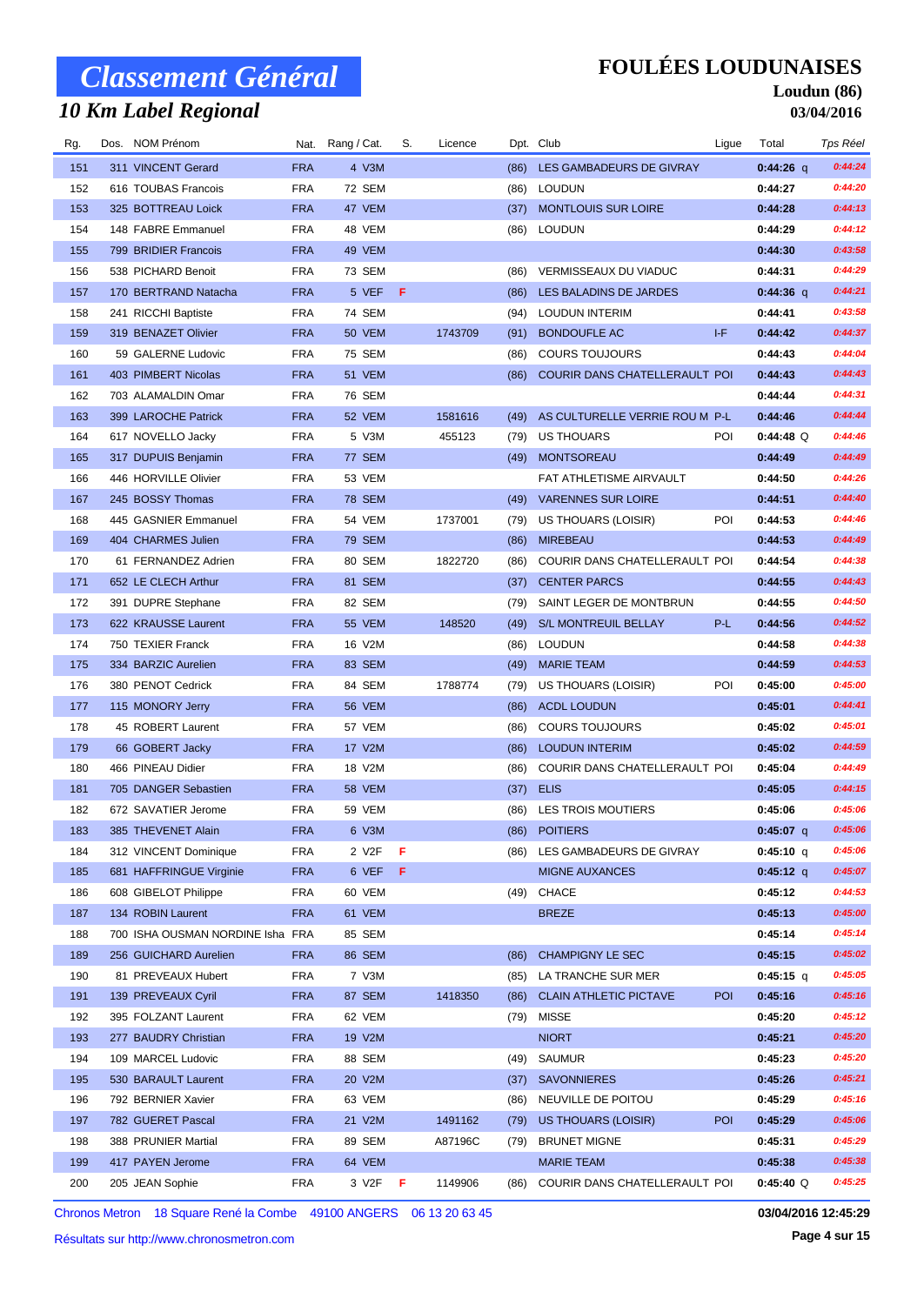## *10 Km Label Regional*

### **FOULÉES LOUDUNAISES**

#### **Loudun (86) 03/04/2016**

| Rg. | Dos. NOM Prénom           |            | Nat. Rang / Cat. | S. | Licence |      | Dpt. Club                      | Ligue | Total       | Tps Réel |
|-----|---------------------------|------------|------------------|----|---------|------|--------------------------------|-------|-------------|----------|
| 201 | 405 MOREAU Jean Philippe  | <b>FRA</b> | 65 VEM           |    |         |      |                                |       | 0:45:42     | 0:45:37  |
| 202 | 491 CONVENANT Nicolas     | <b>FRA</b> | 90 SEM           |    |         | (37) | <b>BRUNET MIGNE</b>            |       | 0:45:44     | 0:45:34  |
| 203 | 602 HARZIC Nathalie       | <b>FRA</b> | 7 VEF F          |    | 169493  | (86) | <b>MACC LUSIGNAN</b>           | POI   | 0:45:50 Q   | 0:45:44  |
| 204 | 316 GUERET Christophe     | <b>FRA</b> | 22 V2M           |    | A81651C | (49) | SAUMUR TRIATHLON               |       | 0:45:51     | 0:45:46  |
| 205 | 296 GENDRE Cendrine       | <b>FRA</b> | 8 VEF            | F  |         | (86) | COURIR DANS CHATELLERAULT POI  |       | 0:45:57 $q$ | 0:45:43  |
| 206 | 332 CHARBONNEAU Eric      | <b>FRA</b> | 66 VEM           |    |         | (86) | CGL                            |       | 0:46:01     | 0:45:42  |
| 207 | 426 PARTAUD Yannick       | <b>FRA</b> | 23 V2M           |    |         | (79) | <b>JOGS FORS</b>               |       | 0:46:04     | 0:45:48  |
| 208 | 233 SOULARD Antoine       | <b>FRA</b> | 91 SEM           |    |         |      | <b>PROGINOV</b>                |       | 0:46:15     | 0:46:15  |
| 209 | 234 SOULARD Clementine    | <b>FRA</b> | 2 SEF F          |    |         | (79) | <b>CEGID</b>                   |       | 0:46:15     | 0:46:00  |
| 210 | 269 NOIRAUD Julien        | <b>FRA</b> | 92 SEM           |    | 353411  | (86) | <b>LOUDUN INTERIM</b>          |       | 0:46:22     | 0:46:15  |
| 211 | 100 THOMAS Fabrice        | <b>FRA</b> | 67 VEM           |    | 1671172 | (49) | AS CULTURELLE VERRIE ROU M P-L |       | 0:46:25     | 0:46:12  |
| 212 | 715 HUCAULT Freddy        | <b>FRA</b> | 68 VEM           |    |         | (86) | COURIR DANS CHATELLERAULT POI  |       | 0:46:28     | 0:46:13  |
| 213 | 121 TURQUOIS Cedric       | <b>FRA</b> | 69 VEM           |    |         | (33) | <b>LOUDUN INTERIM</b>          |       | 0:46:30     | 0:46:17  |
| 214 | 344 METIVIER Pascal       | <b>FRA</b> | 24 V2M           |    |         | (49) | <b>BAGNEUX</b>                 |       | 0:46:31     | 0:46:18  |
| 215 | 434 BOINOT David          | <b>FRA</b> | 70 VEM           |    |         | (86) | COURIR DANS CHATELLERAULT POI  |       | 0:46:37     | 0:46:21  |
| 216 | 429 BARROUX Severine      | <b>FRA</b> | 9 VEFFF          |    | 1547026 | (86) | AC INGRANDES                   | POI   | $0:46:37$ Q | 0:46:34  |
| 217 | 226 CLOUTOUR Julien       | <b>FRA</b> | 93 SEM           |    |         | (86) | <b>KOBRAZ</b>                  |       | 0:46:43     | 0:46:36  |
| 218 | 790 COCARD Jean Yves      | <b>FRA</b> | 25 V2M           |    |         | (49) | <b>BOCE</b>                    |       | 0:46:44     | 0:46:36  |
| 219 | 467 GIRARDEAU Thomas      | <b>FRA</b> | 94 SEM           |    |         | (86) | US MIGNE AUXANCES              |       | 0:46:49     | 0:46:42  |
| 220 | 712 TESTON Bruno          | <b>FRA</b> | 71 VEM           |    | 1714948 | (79) | US THOUARS (LOISIR)            | POI   | 0:46:56     | 0:46:33  |
| 221 | 573 GUILLON Laurent       | <b>FRA</b> | 72 VEM           |    |         | (86) | <b>VIVONNE LOISIRS</b>         |       | 0:47:01     | 0:46:37  |
| 222 | 402 CHMIELOWSKI Melanie   | <b>FRA</b> | 3 SEF F          |    | 1676820 | (79) | CA PARTHENAY BRUNET MIGNE POI  |       | 0:47:01     | 0:46:58  |
| 223 | 94 GUERTIN Herve          | <b>FRA</b> | 26 V2M           |    | a67826c | (37) | <b>VERON TRIATHLON</b>         |       | 0:47:03     | 0:47:01  |
| 224 | 263 QUIQUELY Joel         | <b>FRA</b> | 27 V2M           |    | 1674479 | (79) | CA PARTHENAY BRUNET MIGNE POI  |       | 0:47:08     | 0:47:04  |
| 225 | 430 PELLIER David         | <b>FRA</b> | <b>73 VEM</b>    |    |         | (86) | <b>POITIERS</b>                |       | 0:47:09     | 0:46:49  |
| 226 | 247 BOSSY Nicolas         | <b>FRA</b> | 95 SEM           |    |         | (49) | <b>NUEIL SUR LAYON</b>         |       | 0:47:22     | 0:47:22  |
| 227 | 534 LEMAIRE Jean Louis    | <b>FRA</b> | 8 V3M            |    |         | (86) | COURIR DANS CHATELLERAULT POI  |       | 0:47:22     | 0:47:07  |
| 228 | 328 HERIN Adam            | <b>FRA</b> | 96 SEM           |    | A81914C |      | <b>SAUMUR TRIATHLON</b>        |       | 0:47:27     | 0:47:23  |
| 229 | 223 SORIN Rocio           | <b>FRA</b> | 10 VEF <b>F</b>  |    |         |      | (86) LES FONDUS                |       | $0:47:29$ q | 0:47:23  |
| 230 | 472 PERRINAUD Eric        | <b>FRA</b> | 97 SEM           |    | A71668C |      | <b>BRUNET MIGNE</b>            |       | 0:47:30     | 0:47:07  |
| 231 | 375 SEBILLE Francois      | <b>FRA</b> | <b>98 SEM</b>    |    |         | (37) | <b>CHINON</b>                  |       | 0:47:31     | 0:47:25  |
| 232 | 55 BOURGUIGNON Aimee      | <b>FRA</b> | 1 ESF $F$        |    |         |      | (37) MARCILLY SUR VIENNE       |       | 0:47:31     | 0:47:31  |
| 233 | 675 EON Luis              | <b>FRA</b> | 5 ESM            |    |         | (33) | <b>PESSAC</b>                  |       | 0:47:33     | 0:46:56  |
| 234 | 693 SABOUREUX Patrick     | <b>FRA</b> | 1 V4M            |    |         | (86) | <b>LOUDUN</b>                  |       | $0:47:39$ q | 0:47:27  |
| 235 | 56 TRANCHANT Jacky        | <b>FRA</b> | 28 V2M           |    |         | (86) | RUNNEURS DES VIGNES            |       | 0:47:40     | 0:47:11  |
| 236 | 623 GAUTHIER Jean Jacques | <b>FRA</b> | 9 V3M            |    |         | (86) | AS VOUILLE 86 JOGGING          |       | 0:47:44     | 0:47:30  |
| 237 | 167 BILLY Jacques         | <b>FRA</b> | 10 V3M           |    |         | (86) | <b>COURS TOUJOURS</b>          |       | 0:47:45     | 0:47:35  |
| 238 | 737 HARDRE Ludovic        | <b>FRA</b> | 74 VEM           |    |         | (86) | LECLERC                        |       | 0:47:45     | 0:47:45  |
| 239 | 287 MICHOT Tony           | <b>FRA</b> | 75 VEM           |    |         | (86) | LES TROIS MOUTIERS             |       | 0:47:45     | 0:47:45  |
| 240 | 633 GUTH Bruno            | <b>FRA</b> | 99 SEM           |    |         | (86) | <b>CENTER PARCS</b>            |       | 0:47:47     | 0:47:35  |
| 241 | 425 CONTANT Manuel        | <b>FRA</b> | 100 SEM          |    |         |      | (79) SAINT MARTIN DE BERNEGOUE |       | 0:47:47     | 0:47:31  |
| 242 | 420 GUILLOT Sebastien     | <b>FRA</b> | 101 SEM          |    |         |      | CHATELLERAULT                  |       | 0:47:48     | 0:47:48  |
| 243 | 291 GABORIEAU Thierry     | <b>FRA</b> | <b>76 VEM</b>    |    | T196142 |      | S/L USE AVOINE BEAUMONT        |       | 0:47:50     | 0:47:38  |
| 244 | 776 PAINEAU Jerome        | <b>FRA</b> | 102 SEM          |    |         |      | SAINT LEGER DE MONTBRUN        |       | 0:47:51     | 0:47:34  |
| 245 | 123 YVER Gaetan           | <b>FRA</b> | 77 VEM           |    |         | (86) | <b>COURS TOUJOURS</b>          |       | 0:47:56     | 0:47:51  |
| 246 | 742 GRUNENWALD Serge      | <b>FRA</b> | 78 VEM           |    | 1581609 | (49) | AS CULTURELLE VERRIE ROU M P-L |       | 0:47:57     | 0:47:57  |
| 247 | 103 ALBERT Frederic       | <b>FRA</b> | 29 V2M           |    |         | (79) | <b>LOUZY</b>                   |       | 0:48:03     | 0:47:49  |
| 248 | 424 CHAMPION Tanguy       | <b>FRA</b> | 6 JUM            |    |         |      | <b>COURS TOUJOURS</b>          |       | 0:48:07     | 0:48:07  |
| 249 | 716 AIRAULT F Xavier      | <b>FRA</b> | 79 VEM           |    |         | (86) | <b>JAUNAY CLAN</b>             |       | 0:48:07     | 0:47:57  |
| 250 | 364 BARBIER Etienne       | FRA        | 103 SEM          |    |         |      | (86) NEUVILLE DE POITOU        |       | 0:48:13     | 0:47:53  |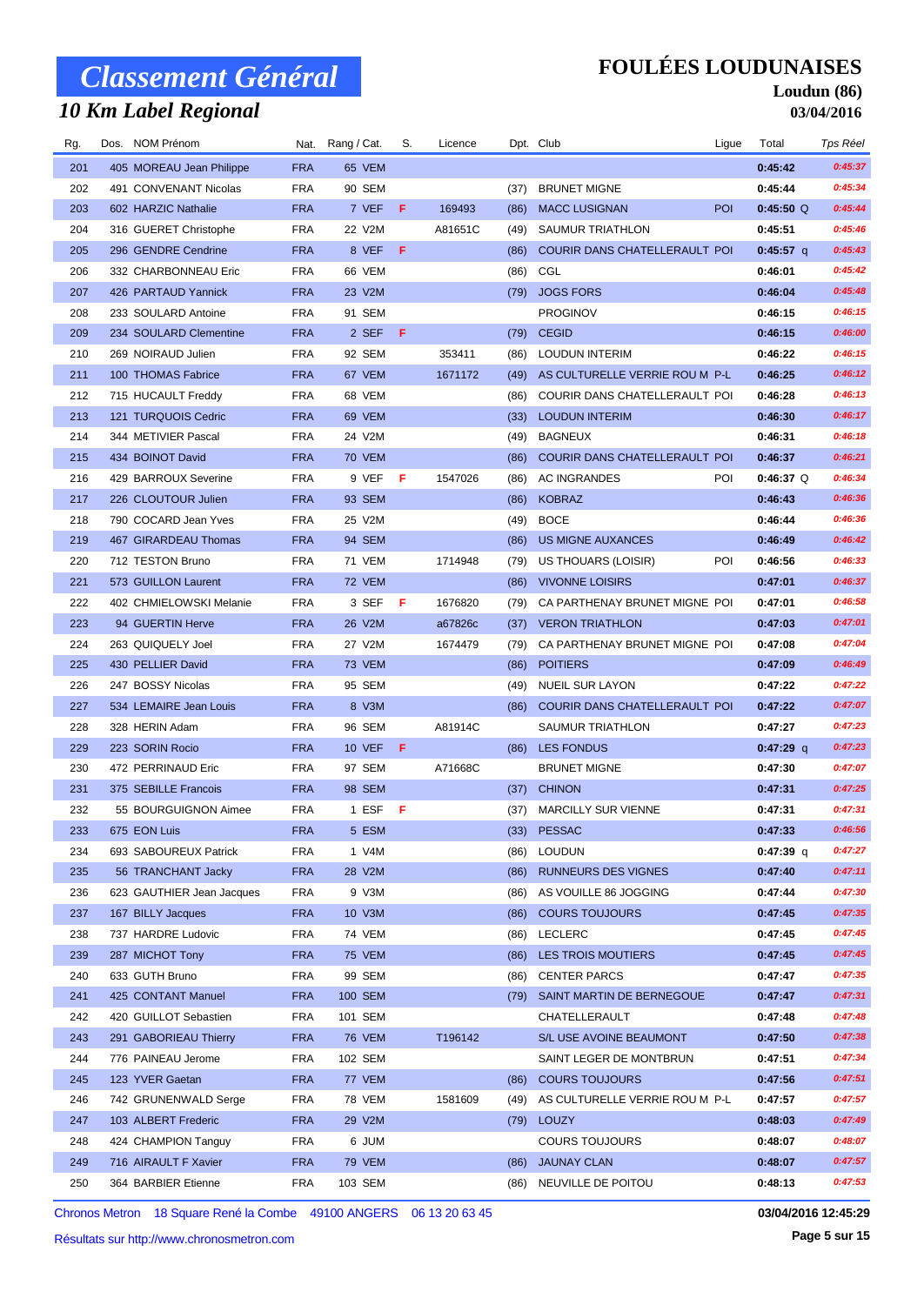## *10 Km Label Regional*

### **FOULÉES LOUDUNAISES**

#### **Loudun (86) 03/04/2016**

| Rg. | Dos. NOM Prénom |                                    |            | Nat. Rang / Cat. | S. | Licence |      | Dpt. Club                        | Ligue      | Total       | Tps Réel |
|-----|-----------------|------------------------------------|------------|------------------|----|---------|------|----------------------------------|------------|-------------|----------|
| 251 |                 | 785 GUICHARD Thierry               | <b>FRA</b> | 30 V2M           |    |         | (86) | <b>BUXEROLLES</b>                |            | 0:48:15     | 0:47:45  |
| 252 |                 | 557 CORDAZ Antoine                 | <b>FRA</b> | 31 V2M           |    |         | (86) | <b>COURS TOUJOURS</b>            |            | 0:48:16     | 0:47:56  |
| 253 |                 | 526 RICHARD Marie Manon            | <b>FRA</b> | 4 SEF            | -F |         | (86) | LENCLOITRE JOGGING CLUB          | <b>POI</b> | 0:48:20     | 0:48:09  |
| 254 |                 | 797 THIBAULT Emmanuel              | <b>FRA</b> | 104 SEM          |    |         | (86) | <b>POMPIERS</b>                  |            | 0:48:21     | 0:47:53  |
| 255 |                 | 449 LORTIE Luc                     | <b>FRA</b> | 11 V3M           |    | 700134  | (49) | S/L RACING CLUB DOUESSIN         | P-L        | 0:48:21     | 0:48:13  |
| 256 |                 | 580 NICOU Mathieu                  | <b>FRA</b> | 1 CAM            |    |         | (86) | <b>FOOT LOUDUN</b>               |            | 0:48:23     | 0:48:20  |
| 257 |                 | 735 GERBIER Laurent                | <b>FRA</b> | 32 V2M           |    |         | (79) | <b>MARIE TEAM</b>                |            | 0:48:29     | 0:48:29  |
| 258 |                 | 407 GODEAU Jerome                  | <b>FRA</b> | 80 VEM           |    |         | (86) | <b>LOUDUN</b>                    |            | 0:48:29     | 0:48:26  |
| 259 |                 | 104 SIMON Matthieu                 | <b>FRA</b> | 105 SEM          |    |         | (86) | SN CEP 86                        |            | 0:48:31     | 0:48:31  |
| 260 |                 | 270 BARDET Stephane                | <b>FRA</b> | 106 SEM          |    |         | (86) | <b>CEGID</b>                     |            | 0:48:32     | 0:48:19  |
| 261 |                 | 313 DOUSTEYSSIER Stephane          | <b>FRA</b> | 33 V2M           |    |         | (37) | <b>CHRU TOURS</b>                |            | 0:48:33     | 0:48:29  |
| 262 |                 | 461 COLLAT Mickael                 | <b>FRA</b> | 107 SEM          |    |         | (79) | <b>THOUARS</b>                   |            | 0:48:34     | 0:48:11  |
| 263 |                 | 338 VERGER Francois                | <b>FRA</b> | 81 VEM           |    |         | (49) | <b>MARIE TEAM</b>                |            | 0:48:34     | 0:48:06  |
| 264 |                 | 532 TEXEREAU Frederic              | <b>FRA</b> | 82 VEM           |    | A30086C | (49) | ANGERS ATHLETIC CLUB*            |            | 0:48:35     | 0:48:35  |
| 265 |                 | 49 NADAUD Nicolas                  | <b>FRA</b> | 108 SEM          |    |         |      |                                  |            | 0:48:37     | 0:48:23  |
| 266 |                 | 290 FRADET Thierry                 | <b>FRA</b> | 83 VEM           |    |         | (37) | NOTRE DAME D OE                  |            | 0:48:39     | 0:48:39  |
| 267 |                 | 232 CARIOU Gael                    | <b>FRA</b> | <b>109 SEM</b>   |    |         | (37) | <b>BOURGUEIL</b>                 |            | 0:48:42     | 0:48:26  |
| 268 |                 | 441 CHARPENTIER Christophe         | <b>FRA</b> | 110 SEM          |    |         | (86) | <b>POMPIERS</b>                  |            | 0:48:44     | 0:48:36  |
| 269 |                 | 692 MARVILLET Denis                | <b>FRA</b> | 12 V3M           |    |         | (86) | <b>POITIERS</b>                  |            | 0:48:46     | 0:48:45  |
| 270 |                 | 310 BOULONNE Remy                  | <b>FRA</b> | 111 SEM          |    |         | (49) | <b>SAUMUR</b>                    |            | 0:48:49     | 0:48:35  |
| 271 |                 | 320 VELUDO Filipe                  | <b>FRA</b> | 84 VEM           |    |         |      | <b>COURS TOUJOURS</b>            |            | 0:48:49     | 0:48:43  |
| 272 |                 | 77 PASQUIER Andy                   | <b>FRA</b> | 112 SEM          |    |         | (86) | LOUDUN HANDBALL HAUT POIT        |            | 0:48:50     | 0:48:01  |
| 273 |                 | 592 FILLEUL Jean Pierre            | <b>FRA</b> | 34 V2M           |    |         | (86) | COURIR DANS CHATELLERAULT POI    |            | 0:48:50     | 0:48:34  |
| 274 |                 | 384 MILET Emmanuel                 | <b>FRA</b> | 113 SEM          |    |         | (79) | SAINTE RADEGONDE                 |            | 0:48:53     | 0:48:21  |
| 275 |                 | 545 LUSSE Christophe               | <b>FRA</b> | 85 VEM           |    |         | (86) | <b>CEAUX EN LOUDUN</b>           |            | 0:48:54     | 0:48:39  |
| 276 |                 | 330 MUSSET Vincent                 | <b>FRA</b> | 114 SEM          |    | 1412290 | (49) | AS CULTURELLE VERRIE ROU M P-L   |            | 0:48:56     | 0:48:32  |
| 277 |                 | 278 REUILLER Damien                | <b>FRA</b> | 115 SEM          |    |         | (86) | <b>MORTON</b>                    |            | 0:48:57     | 0:48:35  |
| 278 |                 | 624 SAPIN Thomas                   | <b>FRA</b> | 116 SEM          |    |         | (86) | VOUILLE                          |            | 0:48:58     | 0:48:09  |
| 279 |                 | 93 GUYON Arnaud                    | <b>FRA</b> | <b>117 SEM</b>   |    |         | (86) | <b>LOUDUN</b>                    |            | 0:48:58     | 0:48:16  |
| 280 |                 | 627 PAQUEREAU Olivier              | <b>FRA</b> | 86 VEM           |    |         | (86) | CHAUVIGNY                        |            | 0:48:58     | 0:48:58  |
| 281 |                 | 293 GRUDE Johnny                   | <b>FRA</b> | <b>118 SEM</b>   |    |         |      | <b>HORSON BLUE</b>               |            | 0:49:03     | 0:48:38  |
| 282 |                 | 132 BODINEAU Fabrice               | <b>FRA</b> | 87 VEM           |    |         |      | (86) SN CEP 86                   |            | 0:49:04     | 0:48:28  |
| 283 |                 | 687 VENDE DELAGE Annie             | <b>FRA</b> | 4 V2F <b>F</b>   |    |         |      | (86) COURIR A COLOMBIERS         |            | $0:49:05$ q | 0:48:36  |
| 284 |                 | 387 VITRAI Frederic                | <b>FRA</b> | 88 VEM           |    |         | (86) | CYCLO RANDO DE VALANJOU          |            | 0:49:07     | 0:48:55  |
| 285 |                 | 159 COUTURIER Thomas               | <b>FRA</b> | 119 SEM          |    |         | (49) | <b>LES BREDIFS</b>               |            | 0:49:08     | 0:48:40  |
| 286 |                 | 169 MALLET Jacques                 | <b>FRA</b> | 35 V2M           |    |         | (86) | amnesty international            |            | 0:49:11     | 0:48:58  |
| 287 |                 | 308 RENAULT Vincent                | <b>FRA</b> | 89 VEM           |    |         | (86) | <b>LOUDUN INTERIM</b>            |            | 0:49:12     | 0:48:51  |
| 288 |                 | 683 PAGNOUX Christel               | <b>FRA</b> | 90 VEM           |    |         | (86) | <b>INGRANDES</b>                 |            | 0:49:12     | 0:49:09  |
| 289 |                 | 193 MANCEAU Vincent                | <b>FRA</b> | 91 VEM           |    | 1384447 | (86) | LENCLOITRE JOGGING CLUB LO POI   |            | 0:49:14     | 0:48:38  |
| 290 |                 | 440 OLLIVIER Jean Michel           | <b>FRA</b> | 92 VEM           |    |         | (86) | <b>POMPIERS</b>                  |            | 0:49:15     | 0:48:47  |
| 291 |                 | 264 KUZIW Christophe               | <b>FRA</b> | 93 VEM           |    |         | (86) | <b>SAMMARCOLLES</b>              |            | 0:49:16     | 0:48:49  |
| 292 |                 | 281 MARCHAU Thierry                | <b>FRA</b> | 94 VEM           |    | 677858  | (49) | CLUB SPORTIF ALLONNAIS (LOIS P-L |            | 0:49:17     | 0:49:06  |
| 293 |                 | 525 FOUINETEAU Jean Paul           | <b>FRA</b> | 13 V3M           |    |         | (86) | LENCLOITRE JOGGING CLUB          | <b>POI</b> | 0:49:18     | 0:48:55  |
| 294 |                 | 579 THAUDIERE Jerome               | <b>FRA</b> | 95 VEM           |    |         | (79) | LOUZY                            |            | 0:49:20     | 0:49:20  |
| 295 |                 | 710 FILIPPAZZI David               | <b>FRA</b> | 120 SEM          |    |         | (86) | <b>MONCONTOUR</b>                |            | 0:49:21     | 0:49:02  |
| 296 |                 | 524 SADANO Jacky                   | <b>FRA</b> | 36 V2M           |    |         | (86) | LENCLOITRE JOGGING CLUB MA POI   |            | 0:49:25     | 0:49:13  |
| 297 |                 | 389 CHAUMET Eric                   | <b>FRA</b> | 96 VEM           |    |         | (86) | <b>CHABOURNAY</b>                |            | 0:49:26     | 0:49:11  |
| 298 |                 | 666 MESSIER Yann                   | <b>FRA</b> | 97 VEM           |    |         | (86) | <b>SAMMARCOLLES</b>              |            | 0:49:27     | 0:49:21  |
| 299 |                 | 288 WANLIN Carole                  | <b>FRA</b> | 11 VEF <b>F</b>  |    |         | (86) | <b>LOUDUN</b>                    |            | 0:49:27     | 0:49:23  |
| 300 |                 | 479 MOREIRA DA SILVA Jean Marc FRA |            | 37 V2M           |    |         | (86) | LES GAMBADEURS DE GIVRAY         |            | 0:49:28     | 0:49:28  |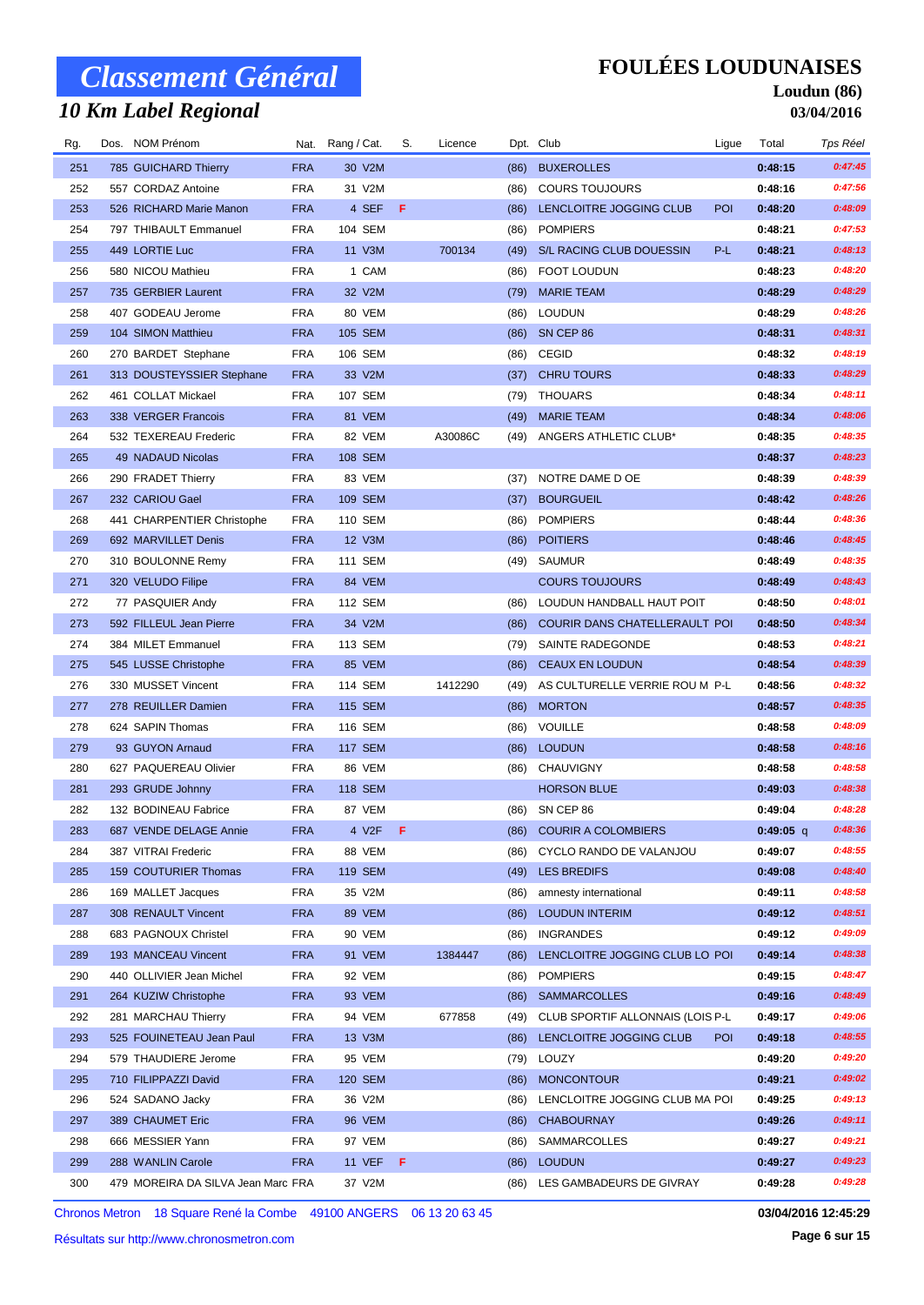## *10 Km Label Regional*

### **FOULÉES LOUDUNAISES**

#### **Loudun (86) 03/04/2016**

| Rg. | Dos. NOM Prénom           |            | Nat. Rang / Cat. | S.  | Licence |      | Dpt. Club                          | Ligue      | Total       | Tps Réel |
|-----|---------------------------|------------|------------------|-----|---------|------|------------------------------------|------------|-------------|----------|
| 301 | 324 BARBIER Daniel        | <b>FRA</b> | 14 V3M           |     |         | (86) | <b>COURS TOUJOURS</b>              |            | 0:49:28     | 0:49:17  |
| 302 | 221 CHARRIER Pascal       | <b>FRA</b> | 38 V2M           |     | 1137305 | (49) | CLUB SPORTIF ALLONNAIS (LOIS P-L   |            | 0:49:31     | 0:49:25  |
| 303 | 162 FONTAINE Herve        | <b>FRA</b> | 98 VEM           |     |         | (86) | <b>SAMMARCOLLES</b>                |            | 0:49:32     | 0:48:48  |
| 304 | 620 PELLETIER Clemence    | <b>FRA</b> | 1 CAF            | - F |         | (86) | <b>LOUDUN</b>                      |            | 0:49:32     | 0:49:29  |
| 305 | 50 NICOU Benoit           | <b>FRA</b> | <b>99 VEM</b>    |     |         | (86) | <b>COURS TOUJOURS</b>              |            | 0:49:33     | 0:49:31  |
| 306 | 655 PRECIGOV Olivier      | <b>FRA</b> | 100 VEM          |     |         | (86) | <b>CENTER PARCS</b>                |            | 0:49:39     | 0:49:26  |
| 307 | 629 ALLENNE Julien        | <b>FRA</b> | 6 ESM            |     |         | (79) | SAINT JACQUES DE THOUARS           |            | 0:49:40     | 0:49:24  |
| 308 | 130 GAUTIER Andre         | <b>FRA</b> | 101 VEM          |     |         | (79) | LOUZY                              |            | 0:49:41     | 0:49:41  |
| 309 | 485 MELEARD Yann          | <b>FRA</b> | 7 JUM            |     |         | (86) | <b>POITIERS</b>                    |            | 0:49:43     | 0:49:24  |
| 310 | 539 DENIZE Emmanuel       | <b>FRA</b> | <b>102 VEM</b>   |     |         | (79) | <b>THOUARS</b>                     |            | 0:49:44     | 0:49:23  |
| 311 | 187 LAVIGNE Michel        | <b>FRA</b> | 39 V2M           |     | 480472  | (49) | AS CULTURELLE VERRIE ROU M P-L     |            | 0:49:45     | 0:49:31  |
| 312 | 791 PAULET Emmanuel       | <b>FRA</b> | 121 SEM          |     |         | (79) | <b>BRESSUIRE</b>                   |            | 0:49:48     | 0:49:37  |
| 313 | 483 SAMSON Daniel         | <b>FRA</b> | 40 V2M           |     |         |      |                                    |            | 0:49:53     | 0:49:33  |
| 314 | 165 LECLERC Alain         | <b>FRA</b> | 41 V2M           |     |         | (86) | <b>LOUDUN INTERIM</b>              |            | 0:49:54     | 0:49:50  |
| 315 | 457 GOURDON Eric          | <b>FRA</b> | 42 V2M           |     | 1394344 | (49) | S/L VIHIERS (LOISIR)               | P-L        | 0:49:54     | 0:49:46  |
| 316 | 117 FONTAINE David        | <b>FRA</b> | 103 VEM          |     |         | (94) | <b>SUCY EN BRIE</b>                |            | 0:49:56     | 0:49:11  |
| 317 | 124 BLAUD Aurelie         | <b>FRA</b> | 5 SEF            | - F |         | (86) | COURIR DANS CHATELLERAULT POI      |            | 0:50:03     | 0:49:45  |
| 318 | 204 JEAN Patrick          | <b>FRA</b> | 43 V2M           |     |         | (86) | COURIR DANS CHATELLERAULT POI      |            | 0:50:03     | 0:49:45  |
| 319 | 533 WITTMANN Christophe   | <b>FRA</b> | <b>122 SEM</b>   |     |         | (67) | HAGUENAU                           |            | 0:50:11     | 0:49:55  |
| 320 | 531 MIOT Stephane         | <b>FRA</b> | 104 VEM          |     | A65209C |      | <b>BRUNET MIGNE</b>                |            | 0:50:15     | 0:50:10  |
| 321 | 593 RAYNAUD Fabrice       | <b>FRA</b> | <b>105 VEM</b>   |     | 1827172 | (86) | LES GALOPINS DES BOIS (LOISIR POI  |            | 0:50:19     | 0:50:07  |
| 322 | 748 BECOT Philippe        | <b>FRA</b> | 44 V2M           |     |         | (79) | ST JEAN DE THOUARS                 |            | 0:50:21     | 0:49:45  |
| 323 | 718 COGNARD Anthony       | <b>FRA</b> | <b>106 VEM</b>   |     |         | (86) | LENCLOITRE JOGGING CLUB            | POI        | 0:50:21     | 0:49:58  |
| 324 | 144 SANCHIS Philippe      | <b>FRA</b> | <b>107 VEM</b>   |     |         |      | (86) LES GAZELLES D ANTRAN         |            | 0:50:23     | 0:50:13  |
| 325 | 775 MERCERON Guillaume    | <b>FRA</b> | 123 SEM          |     |         |      | <b>BOUILLE LORETZ</b>              |            | 0:50:27     | 0:50:11  |
| 326 | 206 GRESSIER MONARD Herve | <b>FRA</b> | 45 V2M           |     |         | (17) | <b>BRUNET MIGNE</b>                |            | 0:50:28     | 0:49:55  |
| 327 | 451 NAULEAU Alexandre     | <b>FRA</b> | <b>124 SEM</b>   |     |         | (86) | <b>BRUNET MIGNE</b>                |            | 0:50:29     | 0:50:23  |
| 328 | 342 BONNIN Geoffrey       | <b>FRA</b> | 108 VEM          |     |         | (86) | LOUDUN                             |            | 0:50:29     | 0:49:57  |
| 329 | 774 BOSSARD Jean Jacques  | <b>FRA</b> | 46 V2M           |     |         | (86) | COURIR DANS CHATELLERAULT POI      |            | 0:50:32     | 0:50:15  |
| 330 | 219 PRADINES Jacques      | <b>FRA</b> | 47 V2M           |     | 1787794 | (49) | AS CULTURELLE VERRIE ROU M P-L     |            | 0:50:32     | 0:50:06  |
| 331 | 376 RENAULT Ludovic       | <b>FRA</b> | <b>109 VEM</b>   |     |         |      |                                    |            | 0:50:35     | 0:50:35  |
| 332 | 660 CAILLE Celine         | <b>FRA</b> | 6 SEF            | - F |         | (86) | COURIR DANS CHATELLERAULT POI      |            | 0:50:37     | 0:50:18  |
| 333 | 575 VILLERET Veronique    | <b>FRA</b> | 12 VEF F         |     |         |      | (86) COURIR DANS CHATELLERAULT POI |            | 0:50:37     | 0:50:19  |
| 334 | 240 PREVEAU Pauline       | <b>FRA</b> | 7 SEF            | F   |         | (94) | LOUDUN INTERIM                     |            | 0:50:37     | 0:50:37  |
| 335 | 43 ENAIN Sebastien        | <b>FRA</b> | <b>110 VEM</b>   |     |         | (86) | COURIR DANS CHATELLERAULT POI      |            | 0:50:41     | 0:50:24  |
| 336 | 397 SECHER Bertrand       | <b>FRA</b> | <b>111 VEM</b>   |     | A32396  | (49) | SAUMUR TRIATHLON                   |            | 0:50:42     | 0:50:36  |
| 337 | 682 BOSSANT Dominique     | <b>FRA</b> | 1 V3F            | F   | 871091  | (79) | US THOUARS (LOISIR)                | <b>POI</b> | $0:50:48$ q | 0:50:38  |
| 338 | 685 GERMOND Gerard        | <b>FRA</b> | 15 V3M           |     |         | (86) | <b>COURS TOUJOURS</b>              |            | 0:50:48     | 0:50:28  |
| 339 | 598 LEDROIT Daniel        | <b>FRA</b> | <b>112 VEM</b>   |     |         | (86) | SAINT GERVAIS LES TROIS CLO        |            | 0:50:51     | 0:50:35  |
| 340 | 294 PIEDOIS Nicolas       | <b>FRA</b> | 113 VEM          |     |         | (86) | MARIE TEAM                         |            | 0:50:55     | 0:50:29  |
| 341 | 788 BOUCHER Tony          | <b>FRA</b> | <b>114 VEM</b>   |     |         | (86) | <b>CHAMPIGNY LE SEC</b>            |            | 0:50:59     | 0:50:59  |
| 342 | 95 BACLE Loic             | <b>FRA</b> | 115 VEM          |     |         |      | (86) SAMMARCOLLES                  |            | 0:50:59     | 0:50:18  |
| 343 | 337 BODET Roland          | <b>FRA</b> | 16 V3M           |     |         | (86) | <b>COURS TOUJOURS</b>              |            | 0:51:00     | 0:51:00  |
| 344 | 437 GAZEAU Pierre         | <b>FRA</b> | 7 ESM            |     |         | (86) | <b>POMPIERS</b>                    |            | 0:51:01     | 0:50:34  |
| 345 | 216 GABILLE Fabrice       | <b>FRA</b> | <b>116 VEM</b>   |     | 1189082 | (49) | AS CULTURELLE VERRIE ROU M P-L     |            | 0:51:01     | 0:50:35  |
| 346 | 220 CORDIER Michael       | <b>FRA</b> | 125 SEM          |     |         |      | LOUDUN INTERIM                     |            | 0:51:08     | 0:50:26  |
| 347 | 140 BREDIF Bruno          | <b>FRA</b> | <b>117 VEM</b>   |     |         | (79) | <b>LES BREDIFS</b>                 |            | 0:51:12     | 0:51:12  |
| 348 | 179 FERDINAND Damien      | <b>FRA</b> | 126 SEM          |     |         | (86) | LOUDUN INTERIM                     |            | 0:51:12     | 0:50:42  |
| 349 | 133 ROBERT Loic           | <b>FRA</b> | 127 SEM          |     |         | (86) | <b>COURS TOUJOURS</b>              |            | 0:51:13     | 0:51:11  |
| 350 | 613 PESCHER Jacques       | FRA        | 17 V3M           |     | 435281  |      | US MIGNE AUXANCES                  |            | 0:51:14     | 0:51:00  |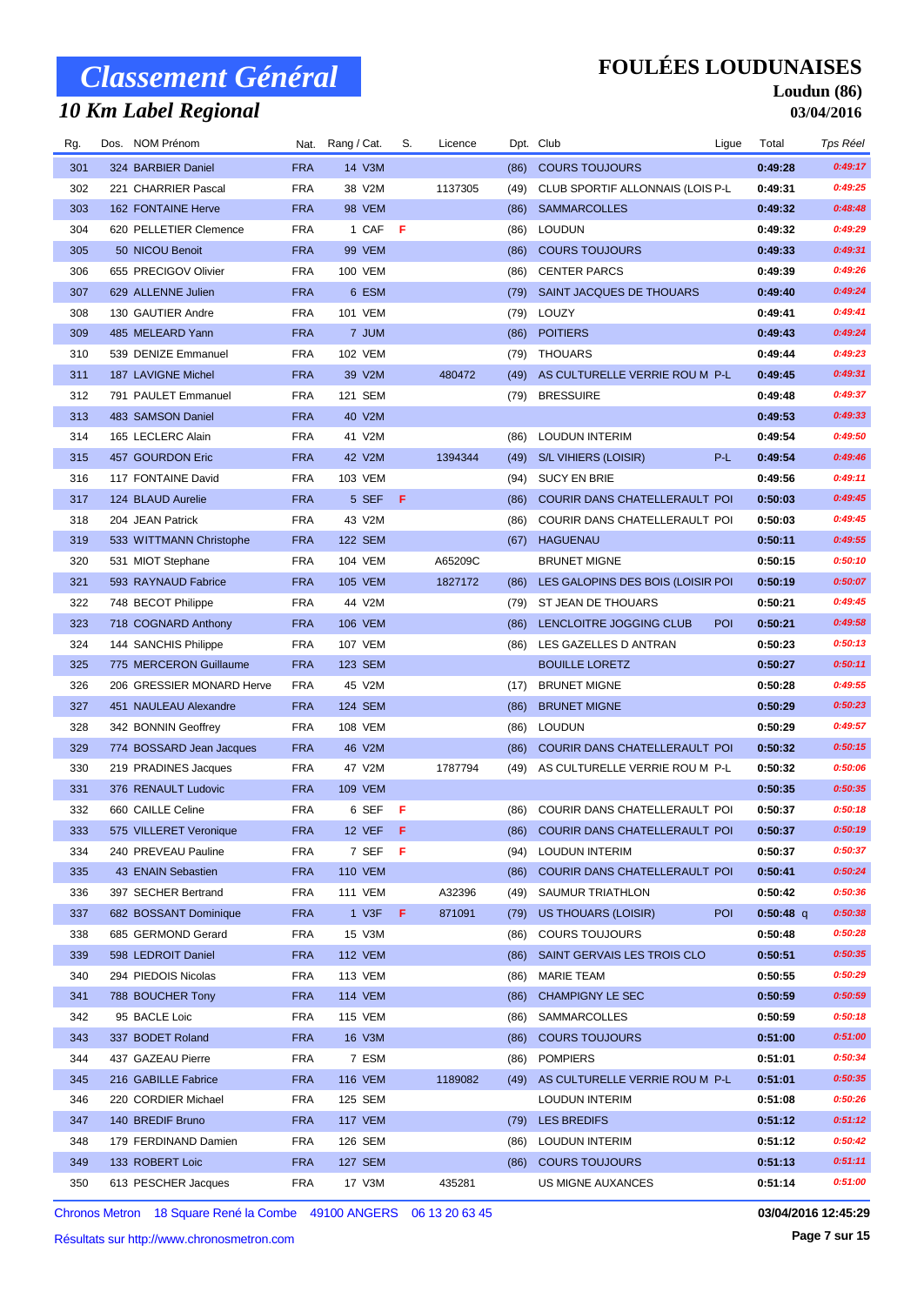## *10 Km Label Regional*

### **FOULÉES LOUDUNAISES**

#### **Loudun (86) 03/04/2016**

| Rg. | Dos. NOM Prénom                     |            | Nat. Rang / Cat. | S. | Licence |      | Dpt. Club                           | Ligue | Total   | Tps Réel |
|-----|-------------------------------------|------------|------------------|----|---------|------|-------------------------------------|-------|---------|----------|
| 351 | 484 MELEARD Emmanuel                | <b>FRA</b> | <b>118 VEM</b>   |    |         | (86) | <b>POITIERS</b>                     |       | 0:51:16 | 0:50:58  |
| 352 | 611 BOUCHET Christian               | <b>FRA</b> | 18 V3M           |    |         | (86) | <b>MIGNE AUXANCES</b>               |       | 0:51:22 | 0:51:18  |
| 353 | 780 MENANTEAU Bertrand              | <b>FRA</b> | <b>119 VEM</b>   |    |         | (37) | LA ROCHE CLERMAULT                  |       | 0:51:26 | 0:51:21  |
| 354 | 453 BARBIER Florentin               | <b>FRA</b> | 8 JUM            |    |         | (79) | <b>THOUARS</b>                      |       | 0:51:26 | 0:50:56  |
| 355 | 368 BRIFFE Clarisse                 | <b>FRA</b> | 8 SEF            | -F |         | (79) | <b>BRUNET MIGNE</b>                 |       | 0:51:30 | 0:51:26  |
| 356 | 135 ROGEON Francky                  | <b>FRA</b> | 128 SEM          |    | A26827C |      | <b>BRUNET MIGNE</b>                 |       | 0:51:31 | 0:51:29  |
| 357 | 688 ZINOUNE Jamal                   | <b>FRA</b> | 48 V2M           |    |         | (86) | <b>BUXEROLLES</b>                   |       | 0:51:38 | 0:51:35  |
| 358 | 194 LEMONNIER Maryse                | <b>FRA</b> | 13 VEF $F$       |    |         |      | <b>ESCARPHAIMS</b>                  |       | 0:51:40 | 0:51:04  |
| 359 | 618 BIRON Dominique                 | <b>FRA</b> | 49 V2M           |    |         | (86) | <b>COURS TOUJOURS</b>               |       | 0:51:40 | 0:51:20  |
| 360 | 44 KOCHER Juliette                  | <b>FRA</b> | 14 VEF           | -F | A26142L |      | TRIATHLON DE CHATELLERAUL           |       | 0:51:42 | 0:51:25  |
| 361 | 708 FOURNIER Herve                  | <b>FRA</b> | <b>120 VEM</b>   |    |         | (37) | <b>ELIS</b>                         |       | 0:51:46 | 0:50:55  |
| 362 | 131 HENRIQUES Christophe            | <b>FRA</b> | 121 VEM          |    |         | (79) | <b>CIRIERE</b>                      |       | 0:51:47 | 0:51:39  |
| 363 | 314 DOUSTEYSSIER Marie Christin FRA |            | <b>15 VEF</b>    | F  |         | (37) | <b>CHRU TOURS</b>                   |       | 0:51:47 | 0:51:44  |
| 364 | 577 TROCHAIN Nadine                 | FRA        | 16 VEF           | -F | 1451739 | (79) | US THOUARS (LOISIR)                 | POI   | 0:51:51 | 0:51:46  |
| 365 | 728 FAGE Christophe                 | <b>FRA</b> | <b>122 VEM</b>   |    |         | (86) | NEUVILLE DE POITOU                  |       | 0:51:53 | 0:51:39  |
| 366 | 510 GAULTIER Laurent                | <b>FRA</b> | 129 SEM          |    |         |      | (86) LENCLOITRE                     |       | 0:51:54 | 0:51:40  |
| 367 | 171 BERTRAND Guillaume              | <b>FRA</b> | <b>123 VEM</b>   |    |         | (86) | LES BALADINS DE JARDES              |       | 0:51:54 | 0:51:38  |
| 368 | 421 HOLGADO Miguel                  | <b>FRA</b> | 50 V2M           |    |         | (86) | NAINTRE                             |       | 0:51:54 | 0:51:41  |
| 369 | 544 BOISDY Florian                  | <b>FRA</b> | 130 SEM          |    |         |      | <b>ASCORI</b>                       |       | 0:51:55 | 0:51:29  |
| 370 | 568 MIRANDE Rodolphe                | <b>FRA</b> | 124 VEM          |    | 1266894 |      | (49) AS CULTURELLE VERRIE ROU M P-L |       | 0:51:55 | 0:51:27  |
| 371 | 260 CHARLES Thierry                 | <b>FRA</b> | <b>125 VEM</b>   |    | T195992 | (37) | USEAB RUNNING ET MARCHE N           |       | 0:51:56 | 0:51:42  |
| 372 | 513 BOISGARD Denis                  | <b>FRA</b> | 8 ESM            |    |         | (86) | ANGLIERS                            |       | 0:51:57 | 0:51:40  |
| 373 | 704 GREMILLET Nicolas               | <b>FRA</b> | 131 SEM          |    |         | (86) | <b>ELIS</b>                         |       | 0:52:00 | 0:51:11  |
| 374 | 552 ROY Jean Michel                 | <b>FRA</b> | 51 V2M           |    |         |      |                                     |       | 0:52:02 | 0:51:45  |
| 375 | 642 FLEURY Thierry                  | <b>FRA</b> | <b>126 VEM</b>   |    |         | (49) | <b>CENTER PARCS</b>                 |       | 0:52:05 | 0:51:37  |
| 376 | 178 BILLY Dominique                 | <b>FRA</b> | 19 V3M           |    |         | (86) | <b>COURS TOUJOURS</b>               |       | 0:52:08 | 0:51:58  |
| 377 | 358 GROLLEAU Alain                  | <b>FRA</b> | 52 V2M           |    |         | (79) | <b>THOUARS</b>                      |       | 0:52:08 | 0:51:21  |
| 378 | 366 BOURREAU Bernard                | <b>FRA</b> | 20 V3M           |    |         |      | <b>NOTAIRES</b>                     |       | 0:52:12 | 0:51:54  |
| 379 | 721 VIEAUD Francis                  | <b>FRA</b> | <b>127 VEM</b>   |    |         | (37) | USEAB RUNNING ET MARCHE N           |       | 0:52:15 | 0:52:04  |
| 380 | 745 GALLIEN Yann                    | <b>FRA</b> | <b>128 VEM</b>   |    | T196080 | (86) | USEAB RUNNING ET MARCHE N           |       | 0:52:15 | 0:52:03  |
| 381 | 197 BERTHON Pascale                 | <b>FRA</b> | 5 V2F            | F  |         | (86) | COURIR DANS CHATELLERAULT POI       |       | 0:52:17 | 0:52:02  |
| 382 | 198 BOUTIN Bruno                    | <b>FRA</b> | 53 V2M           |    |         | (86) | COURIR DANS CHATELLERAULT POI       |       | 0:52:18 | 0:52:02  |
| 383 | 490 SUDRON Cyrille                  | <b>FRA</b> | 132 SEM          |    |         |      | (37) BRUNET MIGNE                   |       | 0:52:22 | 0:52:12  |
| 384 | 488 LE GODAIS Mickael               | <b>FRA</b> | 133 SEM          |    |         | (37) | <b>BRUNET MIGNE</b>                 |       | 0:52:22 | 0:52:12  |
| 385 | 419 BREAU Sebastien                 | <b>FRA</b> | 134 SEM          |    |         | (49) | <b>LOUDUN INTERIM</b>               |       | 0:52:28 | 0:52:22  |
| 386 | 75 FORESTIER Nadege                 | <b>FRA</b> | 17 VEF $F$       |    |         | (79) | MASSAIS                             |       | 0:52:29 | 0:52:10  |
| 387 | 119 SALMON Laurent                  | <b>FRA</b> | <b>129 VEM</b>   |    |         | (86) | AS VOUILLE 86 JOGGING               |       | 0:52:30 | 0:52:23  |
| 388 | 163 LAVAUD Patrick                  | <b>FRA</b> | 54 V2M           |    |         | (86) | AS VOUILLE 86 JOGGING               |       | 0:52:31 | 0:52:23  |
| 389 | 396 GUENAN Franck                   | <b>FRA</b> | 55 V2M           |    |         | (86) | LA VILLEDIEU DU CLAIN               |       | 0:52:37 | 0:52:34  |
| 390 | 499 HARENG Lichel                   | <b>FRA</b> | 21 V3M           |    |         | (79) | ST LEGER DE MONTBRUN                |       | 0:52:38 | 0:52:29  |
| 391 | 689 MICHY Melissa                   | <b>FRA</b> | 2 ESF            | F  | 1833018 | (79) | US THOUARS (LOISIR)                 | POI   | 0:52:39 | 0:52:38  |
| 392 | 243 COUILLEBAULT Philippe           | FRA        | 56 V2M           |    |         | (86) | <b>MONTS SUR GUESNES</b>            |       | 0:52:40 | 0:52:19  |
| 393 | 734 BILLAUD Francois                | <b>FRA</b> | 130 VEM          |    |         |      | (86) LOUDUN                         |       | 0:52:40 | 0:52:34  |
| 394 | 213 RAVENEAU Nicolas                | <b>FRA</b> | 135 SEM          |    |         | (86) | LES TROIS MOUTIERS                  |       | 0:52:44 | 0:52:23  |
| 395 | 736 CORSALETTI Brice                | <b>FRA</b> | 136 SEM          |    |         |      | <b>MARIE TEAM</b>                   |       | 0:52:46 | 0:52:34  |
| 396 | 242 BRANGER Fabrice                 | <b>FRA</b> | 131 VEM          |    |         | (86) | <b>CIVRAY</b>                       |       | 0:52:47 | 0:52:26  |
| 397 | 341 LAMBERT Francoise               | <b>FRA</b> | 6 V2F            | F  |         | (86) | <b>NOTAIRES</b>                     |       | 0:52:48 | 0:52:30  |
| 398 | 164 FAVREAU Sylvie                  | <b>FRA</b> | 7 V2F            | F  |         | (86) | COURIR DANS CHATELLERAULT POI       |       | 0:52:49 | 0:52:33  |
| 399 | 195 BARBIER Pascal                  | <b>FRA</b> | 57 V2M           |    |         |      | <b>ESCARPHAIMS</b>                  |       | 0:52:49 | 0:52:12  |
| 400 | 280 BAGE CESBRON Luc                | FRA        | 132 VEM          |    |         |      | (79) MAGNE                          |       | 0:52:51 | 0:52:32  |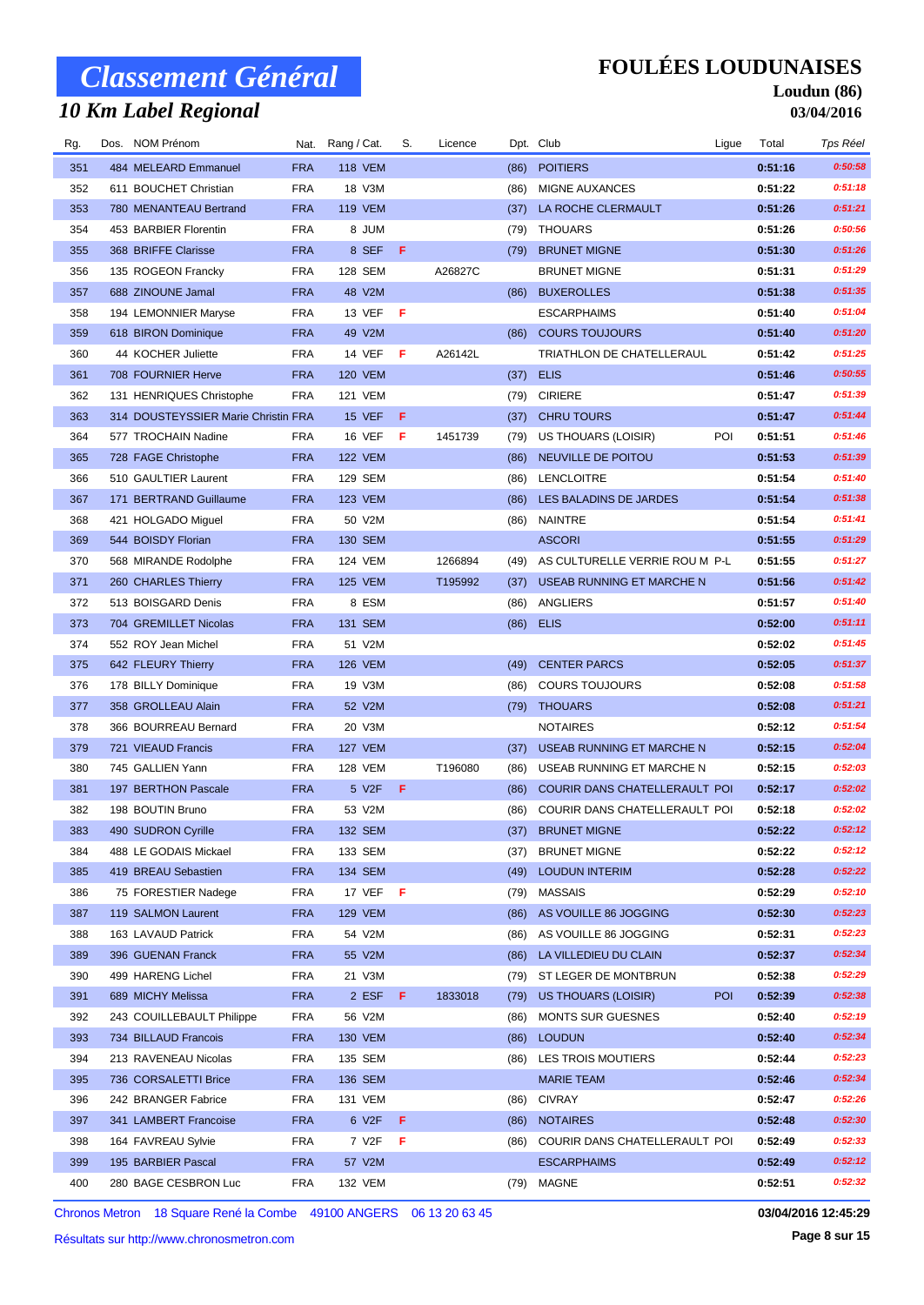## *10 Km Label Regional*

### **FOULÉES LOUDUNAISES**

#### **Loudun (86) 03/04/2016**

| Rg. | Dos. NOM Prénom                    |            | Nat. Rang / Cat. | S.  | Licence |      | Dpt. Club                     | Ligue | Total       | Tps Réel |
|-----|------------------------------------|------------|------------------|-----|---------|------|-------------------------------|-------|-------------|----------|
| 401 | 668 GUILLOT Theo                   | <b>FRA</b> | 9 JUM            |     |         |      |                               |       | 0:52:55     | 0:52:30  |
| 402 | 686 DELAGE Laurent                 | <b>FRA</b> | 58 V2M           |     |         | (86) | <b>COURIR A COLOMBIERS</b>    |       | 0:52:55     | 0:52:34  |
| 403 | 694 IDRISS ISMAIL Awad             | <b>FRA</b> | <b>137 SEM</b>   |     |         | (86) | <b>LOUDUN</b>                 |       | 0:52:56     | 0:52:42  |
| 404 | 584 TESSERAULT Myriam              | <b>FRA</b> | 9 SEF            | - F | 1714963 | (79) | US THOUARS (LOISIR)           | POI   | 0:52:58     | 0:52:56  |
| 405 | 298 BARRET Patrice                 | <b>FRA</b> | <b>133 VEM</b>   |     |         | (49) | <b>MARIE TEAM</b>             |       | 0:52:59     | 0:52:34  |
| 406 | 265 BREDIF Jean Pierre             | <b>FRA</b> | 59 V2M           |     |         | (86) | LES BREDIFS                   |       | 0:52:59     | 0:52:54  |
| 407 | 262 VINCENT Dimitri                | <b>FRA</b> | 138 SEM          |     |         | (86) | <b>LOUDUN</b>                 |       | 0:53:07     | 0:52:56  |
| 408 | 777 ARMAND Nelly                   | <b>FRA</b> | 10 SEF           | - F | A71230C | (86) | TRIATHLON DE CHATELLERAUL     |       | 0:53:08     | 0:52:49  |
| 409 | 450 BARBIER Jean Charles           | <b>FRA</b> | 134 VEM          |     |         | (79) | <b>THOUARS</b>                |       | 0:53:09     | 0:53:09  |
| 410 | 646 VINCENT David                  | <b>FRA</b> | 139 SEM          |     |         | (86) | <b>CENTER PARCS</b>           |       | 0:53:13     | 0:53:02  |
| 411 | 299 DELAVAULT Janique              | <b>FRA</b> | 8 V2F            | F   |         | (86) | COURIR DANS CHATELLERAULT POI |       | 0:53:16     | 0:52:50  |
| 412 | 371 BOUGOUIN Stephane              | <b>FRA</b> | 140 SEM          |     |         |      |                               |       | 0:53:17     | 0:52:31  |
| 413 | 70 MARCHAND Didier                 | <b>FRA</b> | 22 V3M           |     |         | (86) | <b>NOTAIRES</b>               |       | 0:53:19     | 0:53:01  |
| 414 | 732 MAURICE Benjamin               | <b>FRA</b> | 9 ESM            |     |         | (86) | VALOCHE ET BENJI              |       | 0:53:21     | 0:52:55  |
| 415 | 259 BONVIN Stanislas               | <b>FRA</b> | 141 SEM          |     | T196429 |      | USEAB RUNNING ET MARCHE N     |       | 0:53:22     | 0:53:10  |
| 416 | 690 BROUSSE Francis                | <b>FRA</b> | 23 V3M           |     | 457751  | (86) | CHABICHOU                     |       | 0:53:24     | 0:53:08  |
| 417 | 78 BARBEAU Brigitte                | <b>FRA</b> | 9 V2F            | F.  | 564575  | (49) | <b>S/L VIHIERS</b>            | P-L   | 0:53:26     | 0:53:18  |
| 418 | 713 DOLIVET Cedric                 | <b>FRA</b> | 142 SEM          |     |         | (86) | LOUDUN                        |       | 0:53:26     | 0:52:49  |
| 419 | 497 BREAU Corellie                 | <b>FRA</b> | <b>11 SEF</b>    | -F  |         | (49) | <b>LOUDUN INTERIM</b>         |       | 0:53:28     | 0:53:21  |
| 420 | 747 METIVIER Anthony               | <b>FRA</b> | 143 SEM          |     |         | (86) | AMBERRE                       |       | 0:53:30     | 0:52:53  |
| 421 | 733 ANTHOINE Emilie                | <b>FRA</b> | 12 SEF           | - F |         | (86) | LENCLOITRE JOGGING CLUB       | POI   | 0:53:31     | 0:53:18  |
| 422 | 10 POINT Anthony                   | <b>FRA</b> | 144 SEM          |     | 1166723 | (79) | US THOUARS                    | POI   | 0:53:35     | 0:53:35  |
| 423 | 295 ORILLUS Sebastien              | <b>FRA</b> | <b>145 SEM</b>   |     |         |      | <b>KOBRAZ</b>                 |       | 0:53:35     | 0:53:33  |
| 424 | 448 LAURENTIN Christine            | <b>FRA</b> | 2 V3F            | Æ   |         | (79) | <b>BOUSSAIS</b>               |       | $0:53:37$ q | 0:53:34  |
| 425 | 707 BARATAUD Patrick               | <b>FRA</b> | <b>135 VEM</b>   |     |         | (86) | <b>ELIS</b>                   |       | 0:53:38     | 0:52:48  |
| 426 | 381 OLEJNICZAK Raymond             | <b>FRA</b> | 60 V2M           |     |         | (86) | <b>LOUDUN</b>                 |       | 0:53:40     | 0:53:19  |
| 427 | 201 BERNARD Guy                    | <b>FRA</b> | 61 V2M           |     |         | (37) | <b>BOURGUEIL</b>              |       | 0:53:41     | 0:53:31  |
| 428 | 152 BELIN Bruno                    | <b>FRA</b> | 62 V2M           |     |         | (86) | <b>MONTS SUR GUESNES</b>      |       | 0:53:43     | 0:53:22  |
| 429 | 684 MERIEN Jerome                  | <b>FRA</b> | <b>136 VEM</b>   |     |         | (86) | <b>BERTHEGON</b>              |       | 0:53:43     | 0:53:26  |
| 430 | 285 DENIORT Claudy                 | <b>FRA</b> | 63 V2M           |     |         | (86) | <b>LES ORMES</b>              |       | 0:53:43     | 0:53:03  |
| 431 | 253 GILBERT Nathalie               | <b>FRA</b> | <b>13 SEF</b>    | - F |         | (49) | MONTREUIL BELLAY              |       | 0:53:43     | 0:53:14  |
| 432 | 306 GOURMAUD Frederic              | <b>FRA</b> | 137 VEM          |     |         |      | (86) ARCAY                    |       | 0:53:45     | 0:53:22  |
| 433 | 305 HOUDIN Cathy                   | <b>FRA</b> | 18 VEF           | F   |         |      | (86) ARCAY                    |       | 0:53:45     | 0:53:23  |
| 434 | 101 MERLIN Guillaume               | <b>FRA</b> | 146 SEM          |     |         | (37) | MONTLOUIS SUR LOIRE           |       | 0:53:46     | 0:53:31  |
| 435 | 480 MOREIRA DA SILVA Francoise FRA |            | 10 V2F           | F   |         | (86) | LES GAMBADEURS DE GIVRAY      |       | 0:53:46     | 0:53:39  |
| 436 | 173 AUDRAIN Anne Florence          | <b>FRA</b> | 19 VEF           | F   |         |      | <b>COURS TOUJOURS</b>         |       | 0:53:47     | 0:53:39  |
| 437 | 86 GOURDEAU Philippe               | <b>FRA</b> | 64 V2M           |     |         | (86) | <b>LOUDUN INTERIM</b>         |       | 0:53:49     | 0:53:38  |
| 438 | 411 HOUSSIER Aurelie               | <b>FRA</b> | 14 SEF           | Æ   |         | (37) | <b>SORIGNY</b>                |       | 0:53:50     | 0:53:10  |
| 439 | 540 PROUST Jacques                 | <b>FRA</b> | 65 V2M           |     |         | (86) | <b>ASCORI</b>                 |       | 0:53:56     | 0:53:38  |
| 440 | 360 HERAULT Cedric                 | <b>FRA</b> | 147 SEM          |     |         | (86) | LES JARDINS DE LA BEAUTE      |       | 0:53:59     | 0:53:33  |
| 441 | 615 PIED Tatiana                   | <b>FRA</b> | 15 SEF           | F   |         | (86) | <b>MIREBEAU</b>               |       | 0:54:04     | 0:53:42  |
| 442 | 606 COUTON Pascal                  | <b>FRA</b> | 66 V2M           |     |         | (86) | <b>MESSAIS</b>                |       | 0:54:05     | 0:53:43  |
| 443 | 69 MARCHAND Charles                | <b>FRA</b> | <b>148 SEM</b>   |     |         | (86) | <b>NOTAIRES</b>               |       | 0:54:08     | 0:53:51  |
| 444 | 729 CHAUMOND Marina                | <b>FRA</b> | 16 SEF           | - F |         | (75) | CGL                           |       | 0:54:08     | 0:53:29  |
| 445 | 571 MOINE Joel                     | <b>FRA</b> | 67 V2M           |     |         | (86) | COURIR DANS CHATELLERAULT POI |       | 0:54:11     | 0:53:53  |
| 446 | 541 TAVEAU Joani                   | <b>FRA</b> | 149 SEM          |     |         | (37) | ASCORI                        |       | 0:54:19     | 0:53:53  |
| 447 | 481 RENAULT Francis                | <b>FRA</b> | 24 V3M           |     | T198687 | (79) | FAT ATHLETISME AIRVAULT       |       | 0:54:22     | 0:53:57  |
| 448 | 536 ROUSSEAU Philippe              | <b>FRA</b> | 138 VEM          |     |         | (79) | MARIE TEAM                    |       | 0:54:25     | 0:54:12  |
| 449 | 607 THOMAS Stephane                | <b>FRA</b> | 139 VEM          |     |         | (86) | <b>MACC LUSIGNAN</b>          | POI   | 0:54:30     | 0:54:24  |
| 450 | 669 BERTHELOT Justine              | FRA        | 17 SEF $F$       |     |         |      | (49) ANGERS                   |       | 0:54:31     | 0:54:15  |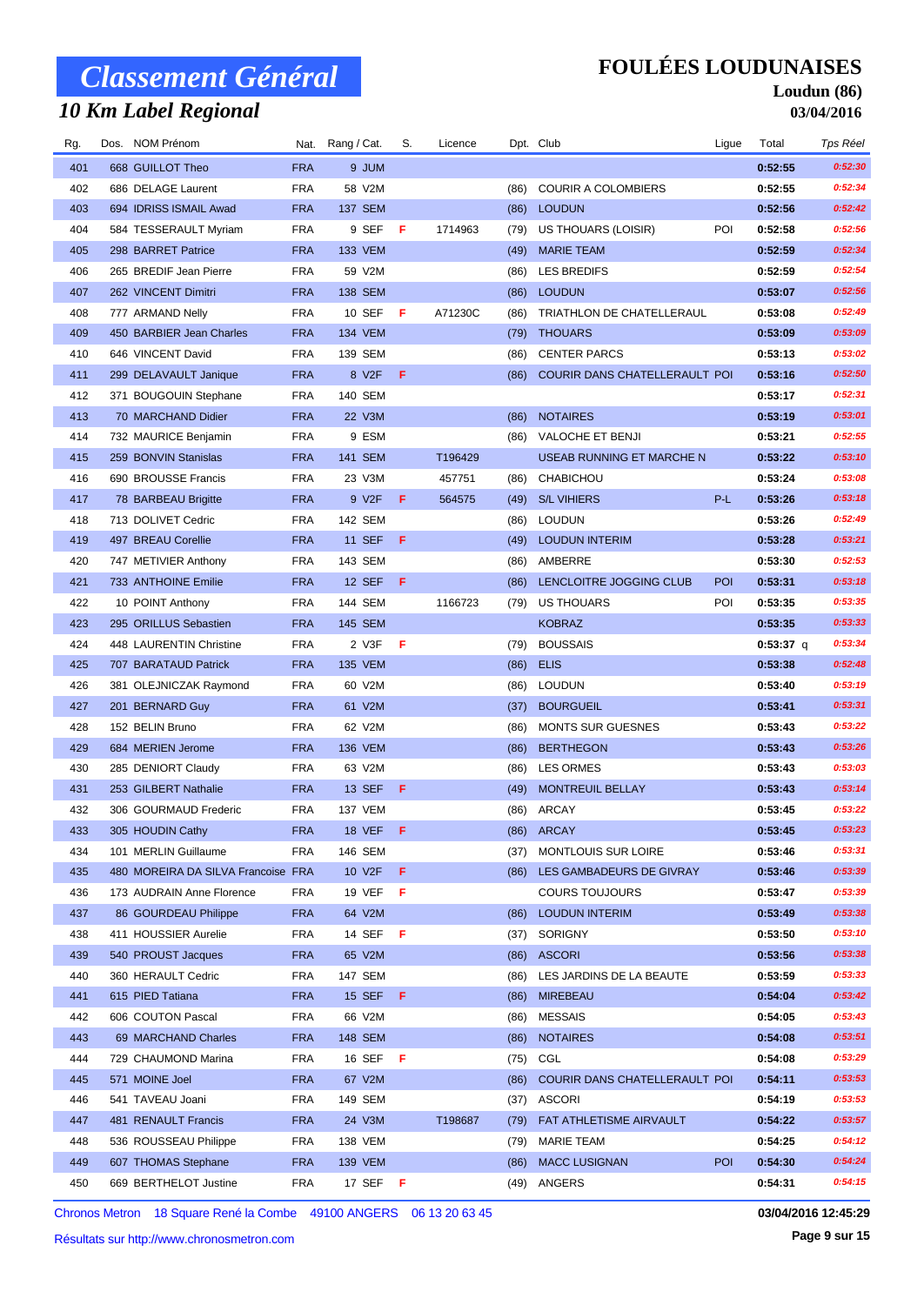## *10 Km Label Regional*

### **FOULÉES LOUDUNAISES**

#### **Loudun (86) 03/04/2016**

| Rg. | Dos. NOM Prénom                   |            | Nat. Rang / Cat. | S.  | Licence |      | Dpt. Club                          | Ligue | Total   | Tps Réel |
|-----|-----------------------------------|------------|------------------|-----|---------|------|------------------------------------|-------|---------|----------|
| 451 | 648 BEGUE Marion                  | <b>FRA</b> | <b>18 SEF</b>    | F   |         | (86) | <b>CENTER PARCS</b>                |       | 0:54:34 | 0:54:07  |
| 452 | 91 BRIAUD Marion                  | <b>FRA</b> | 19 SEF           | F   |         | (49) | <b>SAUMUR</b>                      |       | 0:54:34 | 0:54:26  |
| 453 | 209 RETRAIN Olivier               | <b>FRA</b> | <b>140 VEM</b>   |     | 1641125 | (79) | CA PARTHENAY BRUNET MIGNE POI      |       | 0:54:40 | 0:53:49  |
| 454 | 181 PLANTARD Nathalie             | <b>FRA</b> | 20 SEF           | F   | 713030  | (49) | AS CULTURELLE VERRIE ROU M P-L     |       | 0:54:42 | 0:54:23  |
| 455 | 249 RIMBAULT Jerome               | <b>FRA</b> | <b>141 VEM</b>   |     |         | (49) | <b>HORSON BLUE</b>                 |       | 0:54:42 | 0:54:19  |
| 456 | 97 RABOTTEAU Gilles               | <b>FRA</b> | 68 V2M           |     |         | (86) | <b>LOUDUN INTERIM</b>              |       | 0:54:49 | 0:54:41  |
| 457 | 84 BAUMULLER Aurelien             | <b>FRA</b> | <b>150 SEM</b>   |     |         | (79) | <b>BRESSUIRE</b>                   |       | 0:54:52 | 0:54:19  |
| 458 | 52 CARRE Daniel                   | <b>FRA</b> | 25 V3M           |     |         |      | <b>GUESNES</b>                     |       | 0:54:52 | 0:54:39  |
| 459 | 458 GIRET Bastien                 | <b>FRA</b> | <b>151 SEM</b>   |     |         |      | <b>LOUDUN INTERIM</b>              |       | 0:54:55 | 0:54:12  |
| 460 | 301 JAGOREL Antoine               | <b>FRA</b> | 69 V2M           |     |         | (86) | LES GALOPINS DES BOIS              | POI   | 0:54:56 | 0:54:56  |
| 461 | 787 ROUSSE Edwige                 | <b>FRA</b> | 20 VEF           | -F  |         |      |                                    |       | 0:54:56 | 0:54:35  |
| 462 | 459 GARRY Veronique               | <b>FRA</b> | 21 SEF           | F   | 1129299 | (49) | CHALONNES OLYMPIQUE SPOR P-L       |       | 0:54:57 | 0:54:15  |
| 463 | 511 TAVEAU Stephanie              | <b>FRA</b> | 22 SEF           | F   |         |      | <b>ASCORI</b>                      |       | 0:55:02 | 0:54:35  |
| 464 | 398 MIGNIEN Corinne               | <b>FRA</b> | 11 V2F           | Æ   |         |      | LP MARC GODRIE                     |       | 0:55:03 | 0:54:51  |
| 465 | 555 LANDAIS Thierry               | <b>FRA</b> | 70 V2M           |     |         | (86) | <b>COURS TOUJOURS</b>              |       | 0:55:03 | 0:54:31  |
| 466 | 283 AHMED Nadine                  | <b>FRA</b> | 21 VEF           | Æ   |         | (86) | amnesty international              |       | 0:55:03 | 0:54:30  |
| 467 | 462 MIGNE Christelle              | <b>FRA</b> | 22 VEF           | -F  |         | (17) | SAINT GEORGES DE DIDONNE           |       | 0:55:04 | 0:54:21  |
| 468 | 486 MANZOLI Julien                | <b>FRA</b> | 152 SEM          |     |         | (37) | <b>BRUNET MIGNE</b>                |       | 0:55:05 | 0:54:55  |
| 469 | 487 COUE Gregory                  | <b>FRA</b> | 153 SEM          |     |         | (37) | <b>BRUNET MIGNE</b>                |       | 0:55:05 | 0:54:56  |
| 470 | 583 BOUTET Nicolas                | <b>FRA</b> | <b>142 VEM</b>   |     | 1854159 | (79) | US THOUARS (LOISIR)                | POI   | 0:55:07 | 0:55:05  |
| 471 | 261 JACQUET Frederic              | <b>FRA</b> | <b>143 VEM</b>   |     |         | (86) | <b>RASLAY</b>                      |       | 0:55:11 | 0:54:47  |
| 472 | 108 CERCLET Cynthia               | <b>FRA</b> | 23 SEF           | F   |         |      | <b>SAUMUR</b>                      |       | 0:55:11 | 0:55:07  |
| 473 | 414 CHEVALIER PLISSON Bernade FRA |            | 3 V3F            | Æ   |         | (86) | <b>US MIGNE AUXANCES</b>           |       | 0:55:18 | 0:54:54  |
| 474 | 237 ROY Christophe                | <b>FRA</b> | 71 V2M           |     |         |      |                                    |       | 0:55:20 | 0:55:03  |
| 475 | 566 THOMAS Emilien                | <b>FRA</b> | 154 SEM          |     |         | (86) | CGL                                |       | 0:55:20 | 0:54:58  |
| 476 | 113 TEXIER Vincent                | <b>FRA</b> | 144 VEM          |     |         | (86) | LES GAZELLES DE CISSE              |       | 0:55:23 | 0:54:48  |
| 477 | 474 PEYRIGA Delphine              | <b>FRA</b> | 23 VEF           | - F |         | (92) | <b>SEVRES</b>                      |       | 0:55:23 | 0:54:48  |
| 478 | 369 AMILIEN Stephane              | <b>FRA</b> | 155 SEM          |     |         |      | <b>AUBIGNY</b>                     |       | 0:55:29 | 0:55:21  |
| 479 | 370 RENAUDEAU Lucas               | <b>FRA</b> | <b>156 SEM</b>   |     |         |      |                                    |       | 0:55:29 | 0:55:23  |
| 480 | 518 LE DOUARIN Jean Noel          | <b>FRA</b> | <b>145 VEM</b>   |     |         |      |                                    |       | 0:55:29 | 0:54:46  |
| 481 | 551 LAUNAY Emilie                 | <b>FRA</b> | 24 SEF           | - F |         | (86) | <b>ASCORI</b>                      |       | 0:55:35 | 0:55:16  |
| 482 | 208 PINEAU Philippe               | <b>FRA</b> | 72 V2M           |     | 1848871 | (79) | CA PARTHENAY BRUNET MIGNE POI      |       | 0:55:35 | 0:54:43  |
| 483 | 74 AUBOURG Jean Michel            | <b>FRA</b> | 26 V3M           |     |         |      | (86) COURIR DANS CHATELLERAULT POI |       | 0:55:35 | 0:55:18  |
| 484 | 546 ROUMEAS Elodie                | <b>FRA</b> | 25 SEF           | - F |         |      | (37) ASCORI                        |       | 0:55:36 | 0:54:59  |
| 485 | 73 AUBOURG Chantal                | <b>FRA</b> | 4 V3F            | F   |         | (86) | COURIR DANS CHATELLERAULT POI      |       | 0:55:36 | 0:55:19  |
| 486 | 207 MERON Murielle                | <b>FRA</b> | 12 V2F           | -F  |         | (17) | <b>BRUNET MIGNE</b>                |       | 0:55:37 | 0:55:05  |
| 487 | 136 LIENARD Franck                | <b>FRA</b> | <b>157 SEM</b>   |     |         | (37) | <b>COUZIERS</b>                    |       | 0:55:39 | 0:55:02  |
| 488 | 636 LE FRANC Anthony              | <b>FRA</b> | 158 SEM          |     |         | (86) | <b>CENTER PARCS</b>                |       | 0:55:41 | 0:55:16  |
| 489 | 300 PILET Jerome                  | <b>FRA</b> | <b>146 VEM</b>   |     |         | (86) | <b>BEUXES</b>                      |       | 0:55:41 | 0:55:03  |
| 490 | 212 CRAS Louis                    | <b>FRA</b> | 159 SEM          |     |         | (79) | CGL                                |       | 0:55:44 | 0:55:08  |
| 491 | 489 GONCALVES Antoine             | <b>FRA</b> | <b>160 SEM</b>   |     |         | (37) | <b>BRUNET MIGNE</b>                |       | 0:55:46 | 0:55:34  |
| 492 | 244 PENISSON Cyrille              | <b>FRA</b> | 147 VEM          |     |         | (86) | LOUDUN                             |       | 0:55:46 | 0:55:30  |
| 493 | 470 DESAIVRES Sophie              | <b>FRA</b> | 24 VEF           | - F |         |      | (79) THOUARS                       |       | 0:55:48 | 0:55:13  |
| 494 | 275 POUDRET Mariana               | <b>FRA</b> | 25 VEF           | -F  |         |      | <b>LOUDUN INTERIM</b>              |       | 0:55:49 | 0:55:08  |
| 495 | 274 POUDRET Xavier                | <b>FRA</b> | <b>148 VEM</b>   |     |         |      | <b>LOUDUN INTERIM</b>              |       | 0:55:50 | 0:55:09  |
| 496 | 160 ANNEZO Gerard                 | <b>FRA</b> | 27 V3M           |     |         | (86) | <b>COURS TOUJOURS</b>              |       | 0:55:53 | 0:55:33  |
| 497 | 418 VIOLLEU Franck                | <b>FRA</b> | 73 V2M           |     |         |      | <b>COUSSAY</b>                     |       | 0:55:54 | 0:55:29  |
| 498 | 188 BIRAUD Arnauld                | <b>FRA</b> | 161 SEM          |     |         | (79) | THOUARS                            |       | 0:55:56 | 0:55:15  |
| 499 | 96 GERONA Jean Claude             | <b>FRA</b> | 74 V2M           |     |         |      |                                    |       | 0:55:57 | 0:55:51  |
| 500 | 514 FUSEAU Christophe             | <b>FRA</b> | 149 VEM          |     |         | (79) | <b>SAINT VARENT</b>                |       | 0:56:00 | 0:55:29  |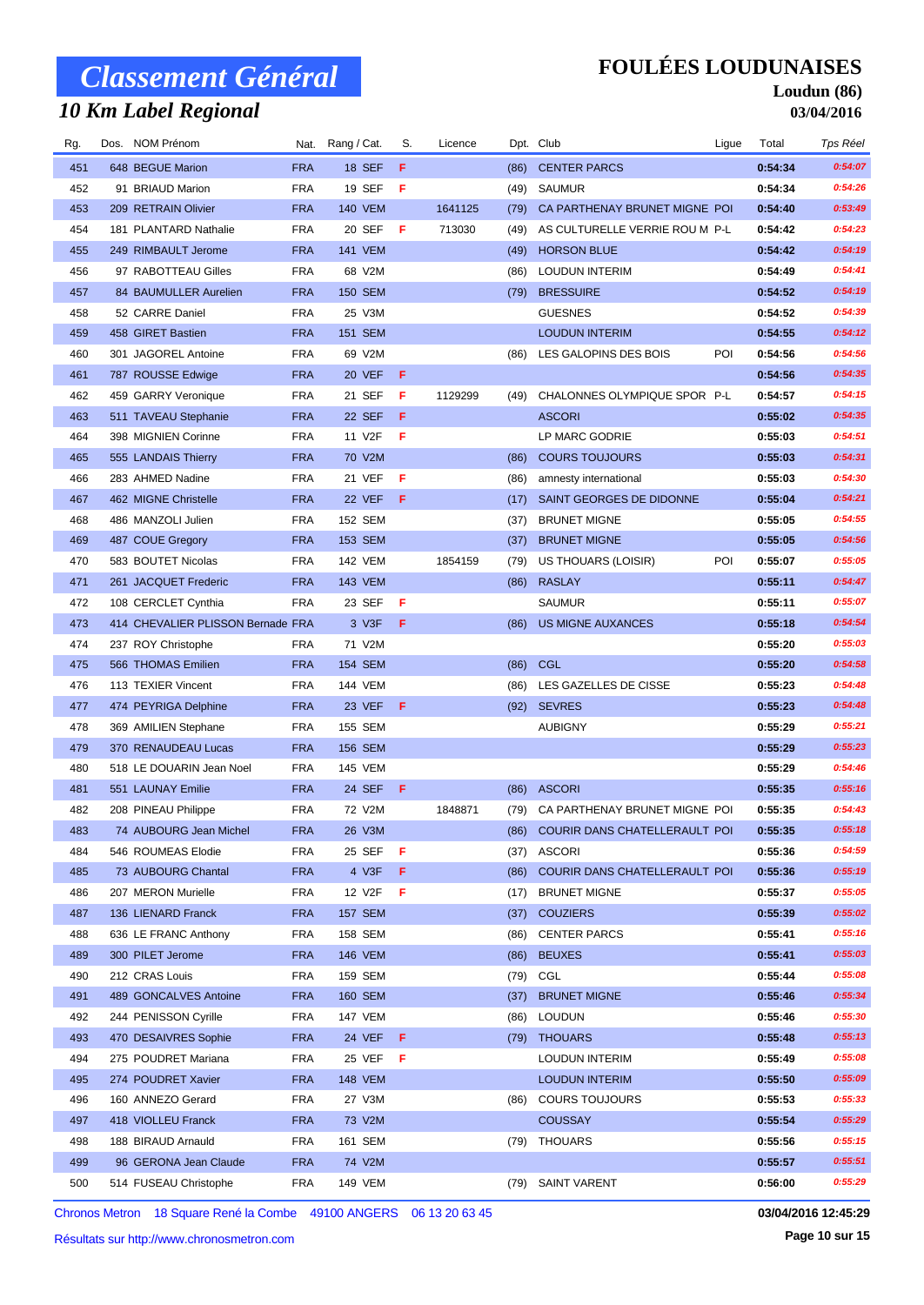## *10 Km Label Regional*

### **FOULÉES LOUDUNAISES**

#### **Loudun (86) 03/04/2016**

| Rg. | Dos. NOM Prénom             |            | Nat. Rang / Cat. | S.  | Licence |      | Dpt. Club                 | Ligue      | Total   | Tps Réel |
|-----|-----------------------------|------------|------------------|-----|---------|------|---------------------------|------------|---------|----------|
| 501 | 456 GOURDON Nadine          | <b>FRA</b> | 13 V2F           | F   | 1394316 | (49) | <b>S/L VIHIERS</b>        | P-L        | 0:56:03 | 0:55:54  |
| 502 | 723 PEREZ Andre             | <b>FRA</b> | 75 V2M           |     |         | (86) | LOUDUN                    |            | 0:56:03 | 0:55:29  |
| 503 | 677 FIE Christophe          | <b>FRA</b> | <b>150 VEM</b>   |     |         | (86) | <b>THURE</b>              |            | 0:56:05 | 0:55:49  |
| 504 | 118 BAZIN Julie             | <b>FRA</b> | 26 SEF           | - F |         | (86) | AS VOUILLE 86 JOGGING     |            | 0:56:06 | 0:55:58  |
| 505 | 452 JARNIER Celine          | <b>FRA</b> | 27 SEF           | -F  |         | (49) | VAUDELNAY                 |            | 0:56:06 | 0:55:35  |
| 506 | 64 DURAND Florian           | <b>FRA</b> | 162 SEM          |     |         | (86) | MAULAY                    |            | 0:56:09 | 0:55:32  |
| 507 | 512 BILLON Cyril            | <b>FRA</b> | 163 SEM          |     |         | (86) | <b>MIREBEAU</b>           |            | 0:56:09 | 0:55:50  |
| 508 | 146 BRILLAULT Loic          | <b>FRA</b> | 76 V2M           |     |         | (86) | <b>LOUDUN INTERIM</b>     |            | 0:56:16 | 0:56:05  |
| 509 | 161 AUCHER Alain            | <b>FRA</b> | 28 V3M           |     |         | (86) | <b>LOUDUN INTERIM</b>     |            | 0:56:18 | 0:55:50  |
| 510 | 356 LE BERRE Denis          | <b>FRA</b> | 151 VEM          |     |         | (49) | SAUMUR                    |            | 0:56:23 | 0:55:59  |
| 511 | 318 FATIN Clement           | <b>FRA</b> | 2 CAM            |     |         | (49) | ANGERS                    |            | 0:56:24 | 0:56:24  |
| 512 | 236 BODIN Charles Antoine   | <b>FRA</b> | 164 SEM          |     |         | (86) | <b>RANTON</b>             |            | 0:56:26 | 0:56:04  |
| 513 | 619 GUERET Solene           | <b>FRA</b> | 26 VEF           | F.  | 1816045 | (79) | US THOUARS (LOISIR)       | POI        | 0:56:26 | 0:55:47  |
| 514 | 41 BITAUD Bertrand          | <b>FRA</b> | <b>152 VEM</b>   |     |         |      | CGL                       |            | 0:56:28 | 0:55:51  |
| 515 | 239 MALABREDA Pierre        | <b>FRA</b> | 77 V2M           |     |         | (49) | SOUZAY CHAMPIGNY          |            | 0:56:28 | 0:56:23  |
| 516 | 415 BUGEAUD Nolwenn         | <b>FRA</b> | 27 VEF           | - F |         | (86) | US MIGNE AUXANCES         |            | 0:56:32 | 0:56:08  |
| 517 | 609 ALBERT Jerome           | <b>FRA</b> | 165 SEM          |     |         | (86) | LEIGNE SUR USSEAU         |            | 0:56:35 | 0:56:06  |
| 518 | 174 RENIAUD Patrick         | <b>FRA</b> | 78 V2M           |     |         | (86) | ENTREPRENDRE EN PAYS LOUD |            | 0:56:36 | 0:56:22  |
| 519 | 155 REY Stephane            | <b>FRA</b> | <b>153 VEM</b>   |     |         | (79) | <b>NIORT</b>              |            | 0:56:42 | 0:56:18  |
| 520 | 730 MOINARD Valoche         | <b>FRA</b> | 3 ESF            | -F  |         | (86) | VALOCHE ET BENJI          |            | 0:56:44 | 0:56:19  |
| 521 | 347 HELION Karine           | <b>FRA</b> | 28 VEF           | - F |         | (86) | AS LES CIGOGNES           |            | 0:56:52 | 0:56:29  |
| 522 | 454 BRUNET Philippe         | <b>FRA</b> | 154 VEM          |     |         | (86) | NAINTRE                   |            | 0:56:55 | 0:56:41  |
| 523 | 203 LIEGE Marie Noelle      | <b>FRA</b> | 14 V2F           | F   |         | (79) | LES SPORTIFS DU MERCREDI  |            | 0:56:55 | 0:56:17  |
| 524 | 229 BEAUSSE Jacky           | <b>FRA</b> | 29 V3M           |     |         | (86) | MIGNE AUXANCES            |            | 0:56:58 | 0:56:49  |
| 525 | 650 DUPORT Olivier          | <b>FRA</b> | <b>166 SEM</b>   |     |         | (86) | <b>CENTER PARCS</b>       |            | 0:56:59 | 0:56:24  |
| 526 | 438 FRESNAIS Fabiola        | <b>FRA</b> | 28 SEF           | F   |         | (86) | <b>POMPIERS</b>           |            | 0:56:59 | 0:56:51  |
| 527 | 143 BROUX Charlotte         | <b>FRA</b> | 29 SEF           | - F |         | (37) | <b>SAINT AVERTIN</b>      |            | 0:57:02 | 0:57:02  |
| 528 | 88 VILLAIN Guillaume        | <b>FRA</b> | 167 SEM          |     |         |      | <b>NOTAIRES</b>           |            | 0:57:05 | 0:56:33  |
| 529 | 795 FROUIN Tanguy           | <b>FRA</b> | 10 JUM           |     |         |      |                           |            | 0:57:10 | 0:56:36  |
| 530 | 529 MICHON Emmanuelle       | <b>FRA</b> | 30 SEF           | - F |         | (86) | amnesty international     |            | 0:57:10 | 0:56:37  |
| 531 | 639 DUVERNOIS Aurelien      | <b>FRA</b> | 168 SEM          |     |         | (79) | <b>CENTER PARCS</b>       |            | 0:57:10 | 0:56:38  |
| 532 | 230 PRIEUR Yohan            | <b>FRA</b> | 169 SEM          |     |         | (86) | CHASSENEUIL DU POITOU     |            | 0:57:11 | 0:57:02  |
| 533 | 657 DESVAUX Jean Marie      | <b>FRA</b> | 2 V4M            |     |         |      | (86) LOUDUN               |            | 0:57:11 | 0:57:03  |
| 534 | 289 GALLE Marlene           | <b>FRA</b> | 15 V2F           | F   |         | (49) | <b>VARENNES SUR LOIRE</b> |            | 0:57:13 | 0:56:43  |
| 535 | 719 BONE Michel             | <b>FRA</b> | 30 V3M           |     |         | (86) | <b>COURS TOUJOURS</b>     |            | 0:57:14 | 0:56:54  |
| 536 | 58 BEAULIEU Cyrille         | <b>FRA</b> | 170 SEM          |     |         | (18) | <b>BOURGES</b>            |            | 0:57:15 | 0:56:57  |
| 537 | 803 RULLIER Anne            | <b>FRA</b> | 31 SEF           | F   |         | (86) | <b>POITIERS</b>           |            | 0:57:18 | 0:57:11  |
| 538 | 731 BERNADET Sylvain        | <b>FRA</b> | 171 SEM          |     |         |      | (86) AULNAY               |            | 0:57:18 | 0:56:28  |
| 539 | 543 JOUTEUX Aurelie         | <b>FRA</b> | 32 SEF           | F.  |         |      | <b>ASCORI</b>             |            | 0:57:19 | 0:56:43  |
| 540 | 549 BASTILLE Isabelle       | <b>FRA</b> | 29 VEF           | - F |         |      | <b>ASCORI</b>             |            | 0:57:20 | 0:56:44  |
| 541 | 576 GRANSAGNE Madely        | <b>FRA</b> | 30 VEF           | F   |         | (86) | LES GAZELLES DE CISSE     |            | 0:57:22 | 0:56:45  |
| 542 | 79 NAVARRO Bruno            | <b>FRA</b> | 155 VEM          |     |         | (37) | <b>CHINON</b>             |            | 0:57:24 | 0:57:10  |
| 543 | 191 MANDIN Ludivine         | <b>FRA</b> | 33 SEF           | F   |         | (86) | LES GAZELLES DE CISSE     |            | 0:57:31 | 0:56:53  |
| 544 | 722 PEREZ Caroline          | <b>FRA</b> | 16 V2F           | F   |         | (86) | PHARMAVIE                 |            | 0:57:32 | 0:56:56  |
| 545 | 756 BELLE Fabien            | <b>FRA</b> | <b>156 VEM</b>   |     |         | (86) | <b>CENTER PARCS</b>       |            | 0:57:35 | 0:57:04  |
| 546 | 304 BELLANGER Stephanie     | <b>FRA</b> | 31 VEF           | F   |         | (49) | <b>BAGNEUX</b>            |            | 0:57:37 | 0:57:08  |
| 547 | 509 GAULTIER Katell         | <b>FRA</b> | 34 SEF           | F.  |         |      |                           |            | 0:57:44 | 0:57:29  |
| 548 | 727 QUEVALLIER Marie Elvire | <b>FRA</b> | 32 VEF           | - F | 1788866 | (79) | US THOUARS (LOISIR)       | POI        | 0:57:45 | 0:57:31  |
| 549 | 671 BERTHELOT Bruno         | <b>FRA</b> | 79 V2M           |     | 1833030 | (79) | US THOUARS                | <b>POI</b> | 0:57:46 | 0:57:31  |
| 550 | 560 CHOLET Justine          | <b>FRA</b> | 35 SEF           | - F |         | (86) | <b>JOELETTE</b>           |            | 0:57:50 | 0:57:50  |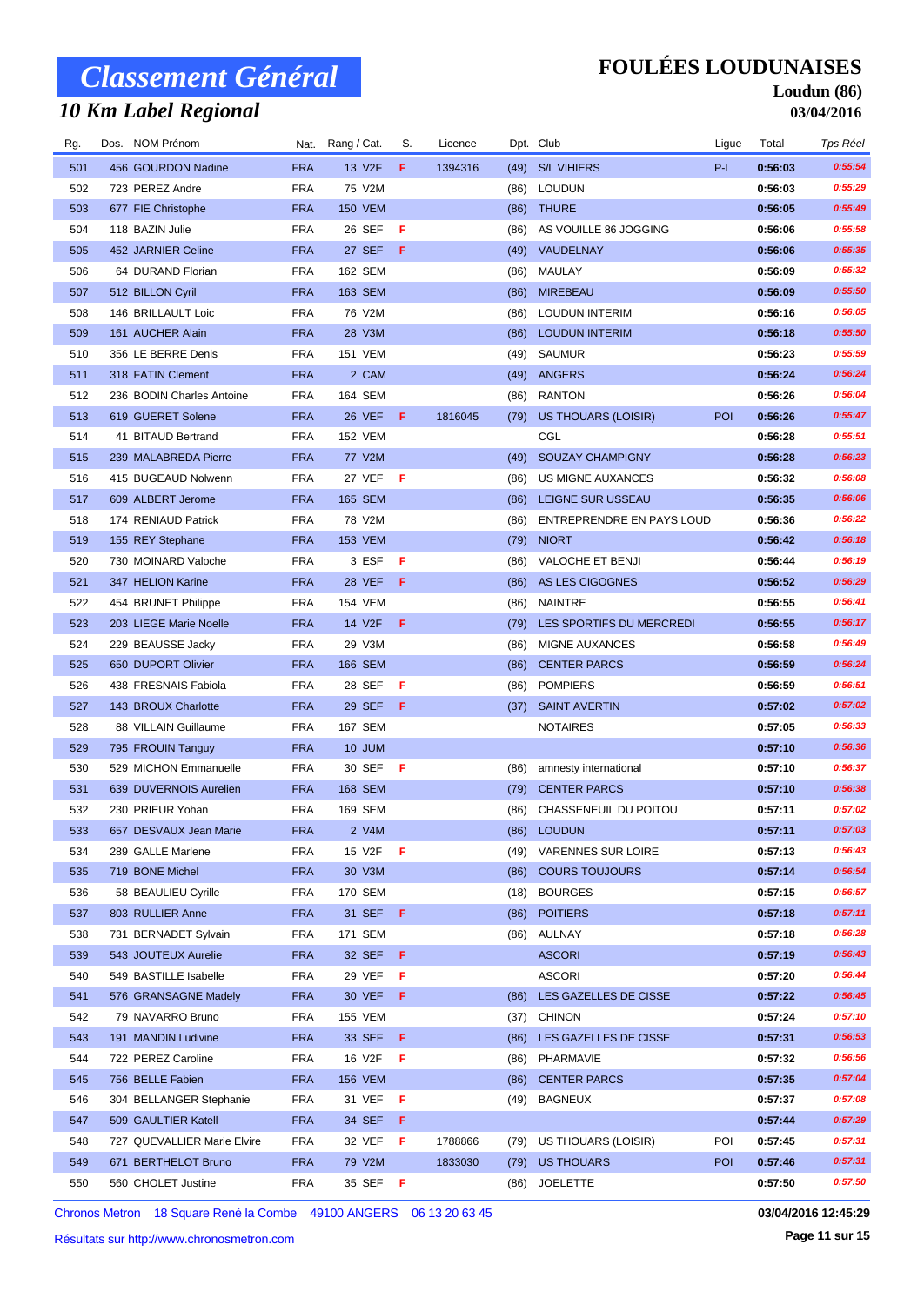## *10 Km Label Regional*

### **FOULÉES LOUDUNAISES**

#### **Loudun (86) 03/04/2016**

| Rg. | Dos. NOM Prénom          |            | Nat. Rang / Cat. | S.  | Licence |      | Dpt. Club                               | Ligue      | Total   | Tps Réel |
|-----|--------------------------|------------|------------------|-----|---------|------|-----------------------------------------|------------|---------|----------|
| 551 | 559 CHOLET Celine        | <b>FRA</b> | 36 SEF           | F   |         | (86) | <b>JOELETTE</b>                         |            | 0:57:50 | 0:57:03  |
| 552 | 563 ELIA Nathalie        | <b>FRA</b> | 17 V2F           | F   |         | (86) | <b>JOELETTE</b>                         |            | 0:57:51 | 0:57:04  |
| 553 | 202 BONNET Patrice       | <b>FRA</b> | 31 V3M           |     |         |      | (49) SAUMUR                             |            | 0:57:52 | 0:57:48  |
| 554 | 553 BOUQUET Samuel       | <b>FRA</b> | <b>157 VEM</b>   |     |         |      | <b>MARIE TEAM</b>                       |            | 0:57:52 | 0:57:44  |
| 555 | 561 CONTANS Simon        | <b>FRA</b> | 172 SEM          |     |         | (86) | <b>JOELETTE</b>                         |            | 0:57:52 | 0:57:04  |
| 556 | 564 MIGNON Jean Philippe | <b>FRA</b> | <b>158 VEM</b>   |     |         | (37) | JOUE RUNNING 37 JOELETTE                | <b>CEN</b> | 0:57:53 | 0:57:06  |
| 557 | 778 GRIGNON Adrien       | <b>FRA</b> | <b>10 ESM</b>    |     |         | (86) | ASUCO                                   |            | 0:57:56 | 0:57:23  |
| 558 | 562 ELIA Jean Pierre     | <b>FRA</b> | 80 V2M           |     |         | (86) | <b>JOELETTE</b>                         |            | 0:57:57 | 0:57:10  |
| 559 | 612 DELANOUE Floriane    | <b>FRA</b> | 37 SEF           | - F |         |      | (37) LERNE                              |            | 0:58:00 | 0:57:27  |
| 560 | 469 RETAILLEAU Sylvain   | <b>FRA</b> | <b>159 VEM</b>   |     |         | (79) | LUZAY                                   |            | 0:58:04 | 0:57:30  |
| 561 | 349 GUILBAUD Jean Pierre | <b>FRA</b> | 81 V2M           |     | 362197  | (79) | CA PARTHENAY BRUNET MIGNE POI           |            | 0:58:08 | 0:57:17  |
| 562 | 348 GUILBAUD Cecile      | <b>FRA</b> | 33 VEF           | F   | 1400136 | (79) | CA PARTHENAY BRUNET MIGNE POI           |            | 0:58:09 | 0:57:16  |
| 563 | 227 BRUNET Stephanie     | <b>FRA</b> | 38 SEF           | - F | 1833768 | (79) | CA PARTHENAY BRUNET MIGNE POI           |            | 0:58:09 | 0:57:32  |
| 564 | 435 MONTAS Christophe    | <b>FRA</b> | <b>160 VEM</b>   |     |         | (86) | <b>POMPIERS</b>                         |            | 0:58:10 | 0:57:44  |
| 565 | 667 GUILLOT Bruno        | <b>FRA</b> | 82 V2M           |     | 1753718 | (65) | <b>CLUB D'ATHLETISME DU VIGNEM PYR</b>  |            | 0:58:10 | 0:57:47  |
| 566 | 597 AUBOURG Gael         | <b>FRA</b> | 173 SEM          |     |         | (85) | MOUILLERON LE CAPTIF                    |            | 0:58:10 | 0:57:52  |
| 567 | 53 LANCELEUR Malika      | <b>FRA</b> | 34 VEF           | - F | 1755469 | (49) | CA DU PAYS SAUMUROIS * (LOISI P-L       |            | 0:58:12 | 0:58:03  |
| 568 | 60 RABIN Jean Claude     | <b>FRA</b> | 3 V4M            |     |         | (86) | <b>COURS TOUJOURS</b>                   |            | 0:58:20 | 0:57:49  |
| 569 | 114 TURMEAU Christophe   | <b>FRA</b> | <b>161 VEM</b>   |     |         | (79) | <b>BOUILLE LORETZ</b>                   |            | 0:58:26 | 0:58:11  |
| 570 | 565 DUPUIS Herve         | <b>FRA</b> | 174 SEM          |     |         | (86) | <b>CURCAY SUR DIVE</b>                  |            | 0:58:27 | 0:57:52  |
| 571 | 175 ROUILLE Patrick      | <b>FRA</b> | 32 V3M           |     |         | (79) | VALLANS                                 |            | 0:58:30 | 0:58:15  |
| 572 | 76 BOCHE Joris           | <b>FRA</b> | 11 JUM           |     |         | (86) | SUPER U LOUDUN                          |            | 0:58:32 | 0:57:43  |
| 573 | 591 CHEMINADE Theo       | <b>FRA</b> | <b>175 SEM</b>   |     |         | (86) | <b>LOUDUN INTERIM</b>                   |            | 0:58:32 | 0:57:46  |
| 574 | 726 GIRARDIN Nicolas     | <b>FRA</b> | 176 SEM          |     |         | (37) | <b>FERRIERE SUR BEAULIEU</b>            |            | 0:58:38 | 0:58:03  |
| 575 | 520 LEBON Aurelie        | <b>FRA</b> | 39 SEF           | -F  |         | (86) | LENCLOITRE JOGGING CLUB                 | <b>POI</b> | 0:58:52 | 0:58:28  |
| 576 | 383 PLANTARD Damien      | <b>FRA</b> | 177 SEM          |     |         |      | (79) LOUZY                              |            | 0:58:52 | 0:58:34  |
| 577 | 112 TEXIER Anne          | <b>FRA</b> | 35 VEF           | F   |         | (86) | LES GAZELLES DE CISSE                   |            | 0:58:55 | 0:58:19  |
| 578 | 157 GANDON Manuella      | <b>FRA</b> | 40 SEF           | F   |         | (86) | LES GAZELLES DE CISSE                   |            | 0:58:55 | 0:58:17  |
| 579 | 272 RENARD Christophe    | <b>FRA</b> | <b>162 VEM</b>   |     |         |      | (49) VILLEBERNIER                       |            | 0:59:00 | 0:58:36  |
| 580 | 273 MARTEAU Lilian       | <b>FRA</b> | 178 SEM          |     |         | (85) | LOUDUN INTERIM                          |            | 0:59:01 | 0:58:17  |
| 581 | 185 LAVIGNE Mirella      | <b>FRA</b> | 41 SEF           | F   | 1655000 | (49) | AS CULTURELLE VERRIE ROU M P-L          |            | 0:59:07 | 0:58:36  |
| 582 | 147 BRILLAULT Chantale   | <b>FRA</b> | 18 V2F           | -F  |         | (86) | <b>LOUDUN INTERIM</b>                   |            | 0:59:07 | 0:58:49  |
| 583 | 476 FORESTIER Frederic   | <b>FRA</b> | 179 SEM          |     |         |      | (49) SOUZAY CHAMPIGNY                   |            | 0:59:08 | 0:58:35  |
| 584 | 699 EL KHIR MOHAMED Adam | FRA        | 11 ESM           |     |         |      |                                         |            | 0:59:08 | 0:58:57  |
| 585 | 475 FONDRIEST Sandy      | <b>FRA</b> | 42 SEF F         |     | 1815053 | (86) | <b>ENTENTE POITIERS ATHLE 86 (L POI</b> |            | 0:59:36 | 0:59:14  |
| 586 | 182 BERTHELOT Andre      | <b>FRA</b> | 33 V3M           |     | 295591  | (49) | AS CULTURELLE VERRIE ROU M P-L          |            | 0:59:42 | 0:59:23  |
| 587 | 519 CLISSON Anne Sophie  | <b>FRA</b> | 36 VEF           | -F  |         | (86) | <b>MAZEUIL</b>                          |            | 0:59:44 | 0:59:06  |
| 588 | 447 HERAULT Nicolas      | FRA        | 180 SEM          |     |         |      | (37) LES JARDINS DE LA BEAUTE           |            | 0:59:47 | 0:59:18  |
| 589 | 106 RAMASSEUL Mickael    | <b>FRA</b> | 12 ESM           |     |         | (35) | <b>PLECHATEL</b>                        |            | 0:59:49 | 0:59:19  |
| 590 | 107 BEAUSSE Michael      | FRA        | 163 VEM          |     |         | (85) | FONTENAY LE COMTE                       |            | 0:59:50 | 0:59:19  |
| 591 | 105 BEAUSSE Pascal       | <b>FRA</b> | 164 VEM          |     |         | (86) | <b>MORTON</b>                           |            | 0:59:50 | 0:59:20  |
| 592 | 222 ARDON Patrice        | <b>FRA</b> | 34 V3M           |     |         |      | (86) LOUDUN INTERIM                     |            | 0:59:51 | 0:59:02  |
| 593 | 282 BARTEL Catherine     | <b>FRA</b> | 37 VEF           | - F |         |      | (86) LOUDUN                             |            | 0:59:52 | 0:59:27  |
| 594 | 680 BEAUSSE Sabrina      | <b>FRA</b> | 43 SEF           | - F |         | (86) | SAINT CYR                               |            | 0:59:54 | 0:59:54  |
| 595 | 252 GILBERT Jerome       | <b>FRA</b> | 181 SEM          |     |         | (49) | <b>MONTREUIL BELLAY</b>                 |            | 0:59:54 | 0:59:24  |
| 596 | 679 BEAUSSE David        | <b>FRA</b> | 182 SEM          |     |         | (86) | SAINT CYR                               |            | 0:59:54 | 0:59:44  |
| 597 | 228 VINCENT Jean Claude  | <b>FRA</b> | 83 V2M           |     |         |      | (86) LOUDUN                             |            | 0:59:55 | 0:59:49  |
| 598 | 138 DESCHAMPS Eric       | <b>FRA</b> | 84 V2M           |     |         |      | (91) BRUNET MIGNE                       |            | 0:59:58 | 0:59:13  |
| 599 | 137 FONTAINE Thomas      | <b>FRA</b> | 183 SEM          |     |         |      | <b>BRUNET MIGNE</b>                     |            | 0:59:58 | 0:59:13  |
| 600 | 62 KUENY Cecile          | <b>FRA</b> | 38 VEF <b>F</b>  |     |         |      | (44) SAINT HERBLAIN                     |            | 0:59:59 | 0:59:21  |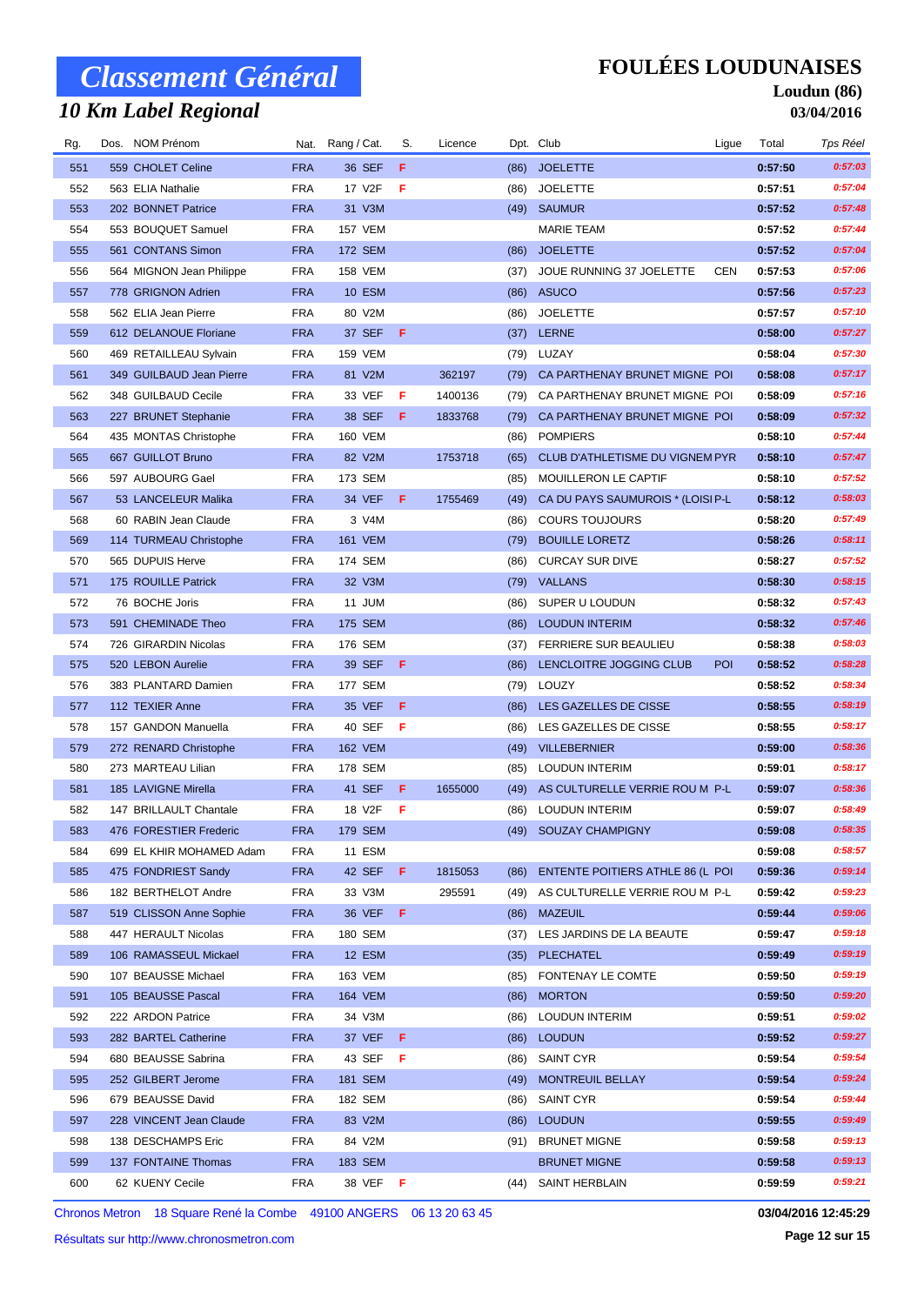## *10 Km Label Regional*

### **FOULÉES LOUDUNAISES**

#### **Loudun (86) 03/04/2016**

| Rg. | Dos. NOM Prénom             |            | Nat. Rang / Cat. | S.  | Licence |      | Dpt. Club                       | Ligue | Total   | Tps Réel |
|-----|-----------------------------|------------|------------------|-----|---------|------|---------------------------------|-------|---------|----------|
| 601 | 85 DUBOIS Benedicte         | <b>FRA</b> | 39 VEF           | F   |         | (44) | <b>THOUARE SUR LOIRE</b>        |       | 1:00:00 | 0:59:17  |
| 602 | 335 BAILLARGEAT William     | <b>FRA</b> | 85 V2M           |     |         |      |                                 |       | 1:00:01 | 0:59:29  |
| 603 | 740 SERGENT Delphine        | <b>FRA</b> | 44 SEF           | -F  |         | (17) | LA ROCHELLE                     |       | 1:00:04 | 0:59:56  |
| 604 | 432 DURAND Elisa            | <b>FRA</b> | 45 SEF           | -F  | 1720685 | (79) | <b>US THOUARS (LOISIR)</b>      | POI   | 1:00:07 | 1:00:06  |
| 605 | 789 BERTRAND Fabrice        | <b>FRA</b> | <b>165 VEM</b>   |     |         | (86) | <b>LENCLOITRE</b>               |       | 1:00:07 | 0:59:55  |
| 606 | 363 SAUNIER Annie           | <b>FRA</b> | 40 VEF           | -F  |         |      | (37) LERNE                      |       | 1:00:09 | 0:59:41  |
| 607 | 659 BERTON Sophie           | <b>FRA</b> | 46 SEF           | -F  |         |      |                                 |       | 1:00:14 | 0:59:58  |
| 608 | 190 BUISSON Vincent         | <b>FRA</b> | 166 VEM          |     |         |      | $(37)$ ACDC                     |       | 1:00:14 | 0:59:50  |
| 609 | 528 GUILLEMOTO Florence     | <b>FRA</b> | 41 VEF           | -F  |         |      | (86) OYRE                       |       | 1:00:19 | 0:59:52  |
| 610 | 656 PERRIAULT Tiffany       | <b>FRA</b> | 4 ESF            | -F  |         | (86) | LP MARC GODRIE                  |       | 1:00:20 | 1:00:20  |
| 611 | 492 ALLOCHON Pascal         | <b>FRA</b> | <b>167 VEM</b>   |     |         |      |                                 |       | 1:00:21 | 0:59:39  |
| 612 | 631 YBARD Samuel            | <b>FRA</b> | 184 SEM          |     |         | (86) | <b>CENTER PARCS</b>             |       | 1:00:27 | 0:59:56  |
| 613 | 154 VAN HOVE Christophe     | <b>FRA</b> | <b>168 VEM</b>   |     |         | (86) | <b>LOUDUN</b>                   |       | 1:00:31 | 1:00:16  |
| 614 | 578 THOMAS Alain            | <b>FRA</b> | 86 V2M           |     |         | (86) | CGL                             |       | 1:00:32 | 0:59:55  |
| 615 | 153 VAN HOVE Valerie        | <b>FRA</b> | 42 VEF           | - F |         | (86) | <b>LOUDUN</b>                   |       | 1:00:32 | 1:00:17  |
| 616 | 610 LAVAL Pierre Antoine    | <b>FRA</b> | 35 V3M           |     |         | (86) | CHATELLERAULT                   |       | 1:00:38 | 1:00:33  |
| 617 | 192 PAPIN Cyril             | <b>FRA</b> | <b>169 VEM</b>   |     |         | (86) | <b>LOUDUN</b>                   |       | 1:00:50 | 1:00:18  |
| 618 | 746 COLIN Julie             | <b>FRA</b> | 47 SEF           | - F |         | (75) | PARIS 11EME ARRONDISSEMEN       |       | 1:00:56 | 1:00:34  |
| 619 | 98 CHEMINADE Xavier         | <b>FRA</b> | <b>170 VEM</b>   |     |         | (86) | <b>LOUDUN INTERIM</b>           |       | 1:01:01 | 1:00:12  |
| 620 | 336 BODET Mary              | <b>FRA</b> | 48 SEF           | -F  |         | (86) | <b>COURS TOUJOURS</b>           |       | 1:01:12 | 1:01:02  |
| 621 | 292 DENIORT Patricia        | <b>FRA</b> | 43 VEF           | -F  |         | (86) | <b>COMPAGNONS DE LA CLOUERE</b> |       | 1:01:15 | 1:00:35  |
| 622 | 189 TISSERAND Kilian        | <b>FRA</b> | 185 SEM          |     |         | (49) | <b>ASAP KONCEPT</b>             |       | 1:01:17 | 1:00:38  |
| 623 | 444 FROMONT Jerome          | <b>FRA</b> | <b>171 VEM</b>   |     |         | (86) | <b>POMPIERS</b>                 |       | 1:01:19 | 1:00:51  |
| 624 | 158 SAVIN PROD HOMME Sandra | FRA        | 49 SEF           | - F |         |      | (86) LES BREDIFS                |       | 1:01:19 | 1:00:51  |
| 625 | 110 GUERIN Bruno            | <b>FRA</b> | <b>172 VEM</b>   |     |         |      | <b>LOUDUN INTERIM</b>           |       | 1:01:22 | 1:00:39  |
| 626 | 89 POTEAU Maxime            | <b>FRA</b> | 186 SEM          |     |         |      | <b>NOTAIRES</b>                 |       | 1:01:25 | 1:00:53  |
| 627 | 149 ROBERT Severine         | <b>FRA</b> | 44 VEF           | -F  |         | (86) | <b>LOUDUN</b>                   |       | 1:01:27 | 1:00:50  |
| 628 | 706 CARDIN Lise             | <b>FRA</b> | 50 SEF           | Æ   |         | (86) | ELIS                            |       | 1:01:27 | 1:00:37  |
| 629 | 145 JAN Stephane            | <b>FRA</b> | <b>173 VEM</b>   |     |         |      | (86) MAZEUIL                    |       | 1:01:28 | 1:00:51  |
| 630 | 798 JOB Katy                | <b>FRA</b> | 51 SEF           | Æ   |         |      |                                 |       | 1:01:30 | 1:01:14  |
| 631 | 643 FORESTIER Marion        | <b>FRA</b> | 52 SEF           | - F |         | (49) | <b>CENTER PARCS</b>             |       | 1:01:33 | 1:01:00  |
| 632 | 550 TRAN Christian          | <b>FRA</b> | 36 V3M           |     |         |      |                                 |       | 1:01:37 | 1:01:00  |
| 633 | 547 LEYGUE Alexandra        | <b>FRA</b> | 45 VEF F         |     |         |      | (86) ASCORI                     |       | 1:01:37 | 1:01:19  |
| 634 | 410 CHENEBAUD Julien        | <b>FRA</b> | <b>187 SEM</b>   |     |         |      | (86) COURS TOUJOURS             |       | 1:01:42 | 1:01:33  |
| 635 | 508 PENEAUD Jean Marie      | <b>FRA</b> | <b>174 VEM</b>   |     |         |      | <b>BRUNET MIGNE</b>             |       | 1:01:49 | 1:01:06  |
| 636 | 127 BAUMULLER Anne          | <b>FRA</b> | 53 SEF           | - F |         |      |                                 |       | 1:02:27 | 1:01:51  |
| 637 | 333 TRASSARD Nadege         | <b>FRA</b> | 46 VEF           | -F  |         | (86) | <b>PHARMAVIE</b>                |       | 1:02:28 | 1:01:50  |
| 638 | 327 GAZEAU Jean Guy         | <b>FRA</b> | 175 VEM          |     |         | (86) | <b>LOUDUN</b>                   |       | 1:02:29 | 1:01:50  |
| 639 | 569 DUTHEIL Jacky           | <b>FRA</b> | 4 V4M            |     | 222651  | (49) | AS CULTURELLE VERRIE ROU M P-L  |       | 1:02:33 | 1:02:02  |
| 640 | 621 RIDOUARD Isabelle       | <b>FRA</b> | 54 SEF <b>F</b>  |     |         | (79) | TAIZE                           |       | 1:02:38 | 1:02:03  |
| 641 | 65 CHAVET Vanessa           | <b>FRA</b> | 47 VEF           | -F  |         | (86) | <b>MIREBEAU</b>                 |       | 1:02:50 | 1:02:31  |
| 642 | 111 GUERIN Marielle         | <b>FRA</b> | 48 VEF           | - F |         | (86) | <b>LOUDUN INTERIM</b>           |       | 1:02:51 | 1:02:07  |
| 643 | 382 NAULEAU Christian       | <b>FRA</b> | 87 V2M           |     |         | (86) | <b>BIBLIO PEDAGO LOUDUNAIS</b>  |       | 1:02:57 | 1:02:23  |
| 644 | 168 LEMOINE Sophie          | <b>FRA</b> | 49 VEF           | F   |         | (79) | LES SPORTIFS DU MERCREDI        |       | 1:02:59 | 1:02:21  |
| 645 | 186 PLANTARD Marie Therese  | <b>FRA</b> | 5 V3F            | F   | 917979  | (49) | AS CULTURELLE VERRIE ROU M P-L  |       | 1:03:01 | 1:02:44  |
| 646 | 254 RICHARD Magalie         | <b>FRA</b> | 55 SEF           | F   |         | (86) | MESSEME                         |       | 1:03:08 | 1:02:30  |
| 647 | 574 GELLY Jeremy            | <b>FRA</b> | 188 SEM          |     |         |      | LOUDUN HANBALL                  |       | 1:03:09 | 1:02:25  |
| 648 | 379 GRIGNON Guylene         | <b>FRA</b> | 19 V2F           | F   |         | (49) | LA SEGUINIERE                   |       | 1:03:11 | 1:02:38  |
| 649 | 567 COULON Melanie          | <b>FRA</b> | 2 CAF            | - F |         |      | (79) SAINT LEGER DE MONTBRUN    |       | 1:03:12 | 1:03:03  |
| 650 | 800 BAXTER Jane             | <b>FRA</b> | 20 V2F           | -F  |         | (86) | ST JEAN DE SAUVES               |       | 1:03:13 | 1:03:00  |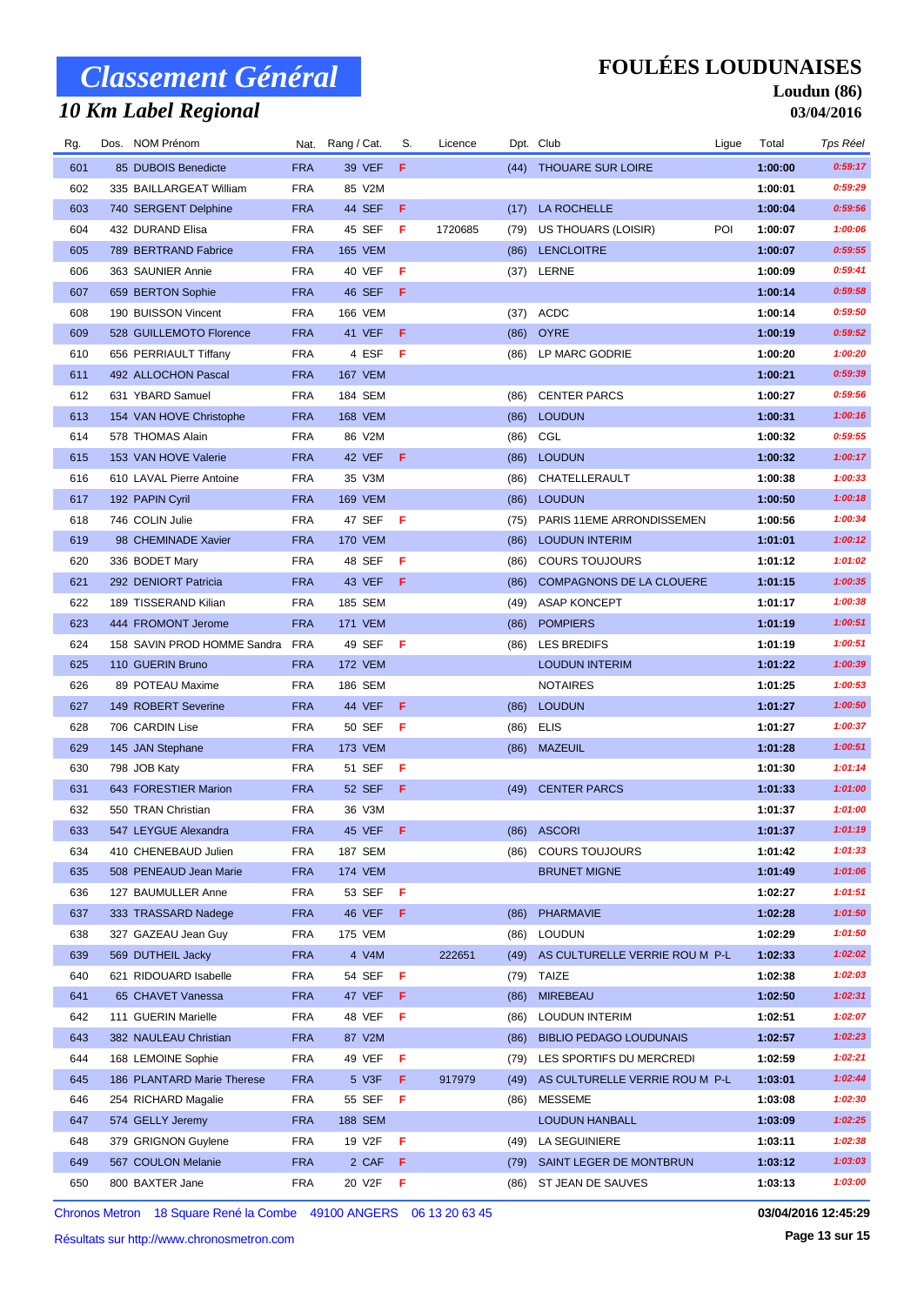## *10 Km Label Regional*

### **FOULÉES LOUDUNAISES**

#### **Loudun (86) 03/04/2016**

| Rg. | Dos. | NOM Prénom                  |            | Nat. Rang / Cat. | S.  | Licence |      | Dpt. Club                           | Ligue | Total   | Tps Réel |
|-----|------|-----------------------------|------------|------------------|-----|---------|------|-------------------------------------|-------|---------|----------|
| 651 |      | 257 DESCHAMPS Pauline       | <b>FRA</b> | <b>56 SEF</b>    | F.  |         | (79) | <b>IRAIS</b>                        |       | 1:03:15 | 1:02:36  |
| 652 |      | 498 HARENG Cathy            | <b>FRA</b> | 21 V2F           | F   |         | (79) | ST LEGER DE MONTBRUN                |       | 1:03:19 | 1:03:17  |
| 653 |      | 359 MOREAU Juliette         | <b>FRA</b> | 57 SEF           | F   |         | (86) | <b>POITIERS</b>                     |       | 1:03:21 | 1:02:48  |
| 654 |      | 796 DEBLAY Quentin          | <b>FRA</b> | 189 SEM          |     |         | (86) | <b>POMPIERS</b>                     |       | 1:03:36 | 1:03:08  |
| 655 |      | 231 PRIEUR Dolores          | <b>FRA</b> | <b>58 SEF</b>    | F   |         | (86) | CHASSENEUIL DU POITOU               |       | 1:03:40 | 1:03:31  |
| 656 |      | 594 BELLAN Cynthia          | <b>FRA</b> | 59 SEF           | F   |         | (79) | <b>REFFANNES</b>                    |       | 1:03:42 | 1:03:18  |
| 657 |      | 125 COUTANT Catherine       | <b>FRA</b> | 22 V2F           | F   |         | (86) | <b>LOUDUN INTERIM</b>               |       | 1:03:44 | 1:03:00  |
| 658 |      | 126 BAZIN Maryse            | <b>FRA</b> | 6 V3F            | F   |         | (86) | AS VOUILLE 86 JOGGING               |       | 1:03:54 | 1:03:54  |
| 659 |      | 436 RENARD Coline           | <b>FRA</b> | 1 JUF            | F.  |         | (86) | <b>POMPIERS</b>                     |       | 1:03:54 | 1:03:27  |
| 660 |      | 377 CHARLIER Julie          | <b>FRA</b> | 60 SEF           | F   |         |      |                                     |       | 1:04:01 | 1:03:53  |
| 661 |      | 442 NOIRAULT Sandy          | <b>FRA</b> | 2 JUF            | F   |         | (86) | <b>POMPIERS</b>                     |       | 1:04:08 | 1:03:41  |
| 662 |      | 406 MONDON Aurelie          | <b>FRA</b> | 3 JUF            | F   |         | (86) | <b>ST LAON</b>                      |       | 1:04:08 | 1:03:40  |
| 663 |      | 71 MARTEAU Ludovica         | <b>FRA</b> | 61 SEF           | F   |         |      | <b>LOUDUN INTERIM</b>               |       | 1:04:11 | 1:03:26  |
| 664 |      | 120 DEMION Patrice          | <b>FRA</b> | 88 V2M           |     | 1744825 | (86) | POITIERS ETUDIANTS CLUB LOU POI     |       | 1:04:11 | 1:04:11  |
| 665 |      | 51 DEMION Vincent           | <b>FRA</b> | <b>190 SEM</b>   |     |         | (86) | <b>LOUDUN INTERIM</b>               |       | 1:04:14 | 1:03:31  |
| 666 |      | 428 DARDIS Cathy            | <b>FRA</b> | <b>50 VEF</b>    | F   |         | (85) | <b>LOUDUN INTERIM</b>               |       | 1:04:14 | 1:03:31  |
| 667 |      | 582 BERVAS Virginie         | <b>FRA</b> | 62 SEF           | F   |         | (86) | <b>POMPIERS</b>                     |       | 1:04:23 | 1:03:58  |
| 668 |      | 517 LE MOING Martine        | <b>FRA</b> | 51 VEF           | - F |         |      |                                     |       | 1:04:44 | 1:04:01  |
| 669 |      | 717 PERAULT Patrick         | <b>FRA</b> | 89 V2M           |     |         | (86) | <b>MOUTERRE SILLY</b>               |       | 1:05:00 | 1:04:14  |
| 670 |      | 87 PARENT Emanuel           | <b>FRA</b> | 191 SEM          |     |         | (85) | LA FLOCELLIERE                      |       | 1:05:07 | 1:04:31  |
| 671 |      | 322 LIENARD Nathalie        | <b>FRA</b> | 23 V2F           | F   |         | (86) | <b>LES TROIS MOUTIERS</b>           |       | 1:05:24 | 1:04:54  |
| 672 |      | 82 JALLAIS Marie Therese    | <b>FRA</b> | 24 V2F           | F   |         | (86) | TERNAY                              |       | 1:05:24 | 1:04:51  |
| 673 |      | 83 BAUMULLER Jeremie        | <b>FRA</b> | <b>192 SEM</b>   |     |         | (85) | LA MEILLERAIE TILLAY                |       | 1:05:25 | 1:04:51  |
| 674 |      | 329 DELALANDE Coralie       | <b>FRA</b> | 63 SEF           | F   |         | (86) | LA ROCHE RIGAULT                    |       | 1:05:53 | 1:05:15  |
| 675 |      | 506 PRINCAY Magali          | <b>FRA</b> | 52 VEF           | F   |         | (86) | <b>BIBLIO PEDAGO LOUDUNAIS</b>      |       | 1:05:55 | 1:05:21  |
| 676 |      | 739 MARILLAUD Severine      | <b>FRA</b> | 64 SEF           | F.  |         |      |                                     |       | 1:06:10 | 1:05:31  |
| 677 |      | 738 PANNIER Sandra          | <b>FRA</b> | 65 SEF           | F   |         |      | (86) LECLERC                        |       | 1:06:12 | 1:05:52  |
| 678 |      | 572 GUILLON Sophie          | <b>FRA</b> | 53 VEF           | F   |         |      |                                     |       | 1:06:40 | 1:06:15  |
| 679 |      | 558 GONOD Jade              | <b>FRA</b> | 3 CAF            | F   |         | (86) | <b>BEAUMONT</b>                     |       | 1:06:41 | 1:06:26  |
| 680 |      | 271 BELLIVIER Evelyne       | <b>FRA</b> | 7 V3F            | F   | 217894  | (79) | <b>US THOUARS (LOISIR)</b>          | POI   | 1:06:49 | 1:06:10  |
| 681 |      | 494 FERNANDES LEITE Georges | <b>FRA</b> | <b>176 VEM</b>   |     |         | (86) | <b>LOUDUN</b>                       |       | 1:06:54 | 1:06:20  |
| 682 |      | 493 GIROIRE Anne Marie      | <b>FRA</b> | 54 VEF           | - F |         | (86) | <b>LOUDUN</b>                       |       | 1:06:55 | 1:06:20  |
| 683 |      | 501 COVA Marie              | <b>FRA</b> | 66 SEF F         |     |         |      | (49) VARENNES SUR LOIRE             |       | 1:06:57 | 1:06:22  |
| 684 |      | 676 FIE Roxane              | <b>FRA</b> | 4 CAF F          |     | 1065379 |      | (86) E.A.P. CHATELLERAUDAIS         | POI   | 1:07:15 | 1:07:00  |
| 685 |      | 63 KUENY Kervin             | <b>FRA</b> | <b>177 VEM</b>   |     |         |      | (44) SAINT HERBLAIN                 |       | 1:07:25 | 1:06:45  |
| 686 |      | 542 LECOUFFE Audrey         | <b>FRA</b> | 67 SEF F         |     |         |      | <b>ASCORI</b>                       |       | 1:07:32 | 1:06:54  |
| 687 |      | 67 MONORY Cedric            | <b>FRA</b> | 193 SEM          |     |         |      |                                     |       | 1:07:53 | 1:07:16  |
| 688 |      | 68 MONORY Christelle        | <b>FRA</b> | 68 SEF           | - F |         |      |                                     |       | 1:07:53 | 1:07:16  |
| 689 |      | 460 FRANCINEAU Julie        | <b>FRA</b> | 69 SEF           | F.  |         | (37) | <b>SAINT EPAIN</b>                  |       | 1:08:18 | 1:07:39  |
| 690 |      | 644 LAMIRAND Anne           | <b>FRA</b> | 70 SEF           | F.  |         | (49) | <b>CENTER PARCS</b>                 |       | 1:08:19 | 1:07:46  |
| 691 |      | 504 BOUET Marie             | <b>FRA</b> | 71 SEF           | F.  |         | (86) | <b>BIBLIO PEDAGO LOUDUNAIS</b>      |       | 1:08:24 | 1:07:51  |
| 692 |      | 505 MOREAU Delphine         | <b>FRA</b> | 55 VEF           | F   |         | (86) | <b>BIBLIO PEDAGO LOUDUNAIS</b>      |       | 1:08:48 | 1:08:14  |
| 693 |      | 632 ANDRE Anais             | <b>FRA</b> | 5 ESF            | F.  |         |      | (37) CENTER PARCS                   |       | 1:08:59 | 1:08:27  |
| 694 |      | 266 BERTHELOT Patricia      | <b>FRA</b> | 25 V2F           | F.  | 700171  |      | (49) AS CULTURELLE VERRIE ROU M P-L |       | 1:09:01 | 1:08:43  |
| 695 |      | 355 CORREIA Laure           | <b>FRA</b> | 72 SEF           | F.  |         | (37) | <b>NEUIL</b>                        |       | 1:09:08 | 1:08:30  |
| 696 |      | 587 LE GOFF Mickael         | <b>FRA</b> | 194 SEM          |     |         | (22) | <b>MANIP</b>                        |       | 1:09:14 | 1:08:27  |
| 697 |      | 637 BODNAR Cedric           | <b>FRA</b> | 195 SEM          |     |         |      | <b>CENTER PARCS</b>                 |       | 1:09:22 | 1:08:42  |
| 698 |      | 586 GRIMAULT Florian        | <b>FRA</b> | 196 SEM          |     |         | (22) | <b>MANIP</b>                        |       | 1:09:24 | 1:08:36  |
| 699 |      | 585 AUGER Charlotte         | <b>FRA</b> | 73 SEF F         |     |         | (22) | <b>MANIP</b>                        |       | 1:09:24 | 1:08:35  |
| 700 |      | 638 JEANNE Amandine         | <b>FRA</b> | 74 SEF <b>F</b>  |     |         |      | (86) CENTER PARCS                   |       | 1:09:32 | 1:08:52  |